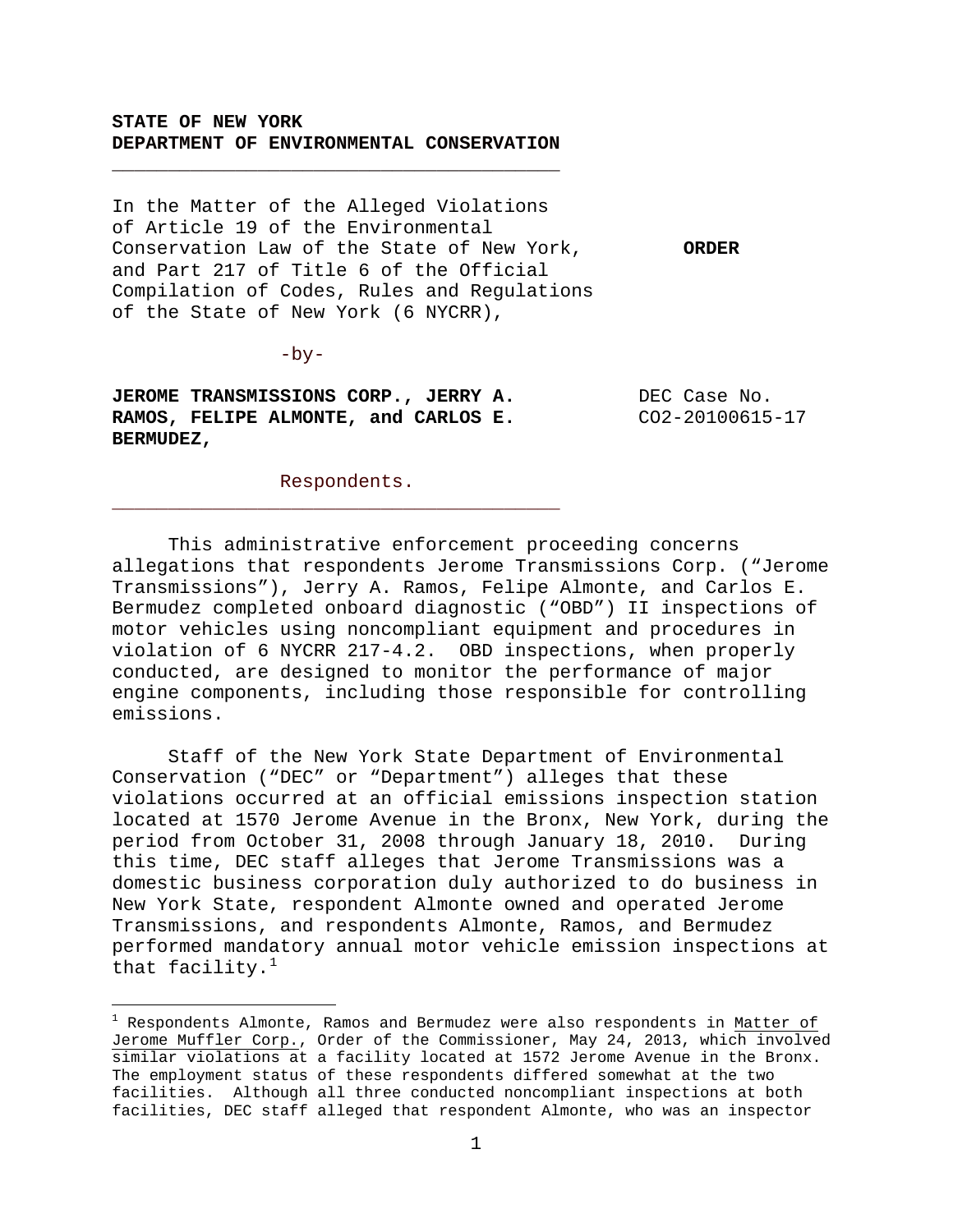Specifically, DEC staff alleges that a device was used to substitute for and simulate the motor vehicle of record on 900 separate occasions. DEC staff contends that, of these inspections, respondent Ramos performed 27 inspections, respondent Almonte performed 862 inspections, and respondent Bermudez performed 11 inspections (see Hearing Report, at 6 [Finding of Fact 7]) and that, as a result, 900 certificates of inspection were issued based on these simulated inspections.

 In accordance with 6 NYCRR 622.3(a)(3), DEC staff commenced this proceeding against respondents by service of a notice of hearing and complaint dated August 31, 2010. In its complaint, DEC staff alleged that respondents violated:

(1) 6 NYCRR 217-4.2, by operating an official emissions inspection station using equipment and procedures that are not in compliance with DEC procedures and standards; and

(2) 6 NYCRR 217-1.4, by issuing emission certificates of inspection to motor vehicles that had not undergone an official emission inspection.

For these violations, DEC staff requests a civil penalty of four hundred fifty thousand dollars (\$450,000). DEC staff requested that respondents be held jointly and severally liable.

 Respondents submitted an answer dated December 1, 2010, in which they denied DEC staff's charges. In their answer, respondents asserted three affirmative defenses: (1) the complaint failed to state a cause of action upon which relief may be granted; (2) the incidents described in the complaint were the result of the actions and/or inactions of third parties over whom the respondents had no direction or control; and (3) DEC staff's enforcement proceeding is barred by the doctrines of collateral estoppel and res judicata (see Hearing Report, at 1- 2)**.**

The matter was assigned to Administrative Law Judge ("ALJ") Edward Buhrmaster. A hearing was held on January 12, 2012. Respondents, who appeared at the hearing, were represented by

i<br>Li

at Jerome Muffler Corp., was the owner and operator of Jerome Transmissions. Respondent Ramos, who Department staff alleged was the owner and operator of Jerome Muffler Corp., was an inspector at Jerome Transmissions. Respondent Bermudez was an inspector at both facilities. The time period of illegal activity at these two facilities overlapped (October 31, 2008 through January 18, 2010 at Jerome Transmissions, and November 3, 2008 through February 17, 2010 at Jerome Muffler Corp.).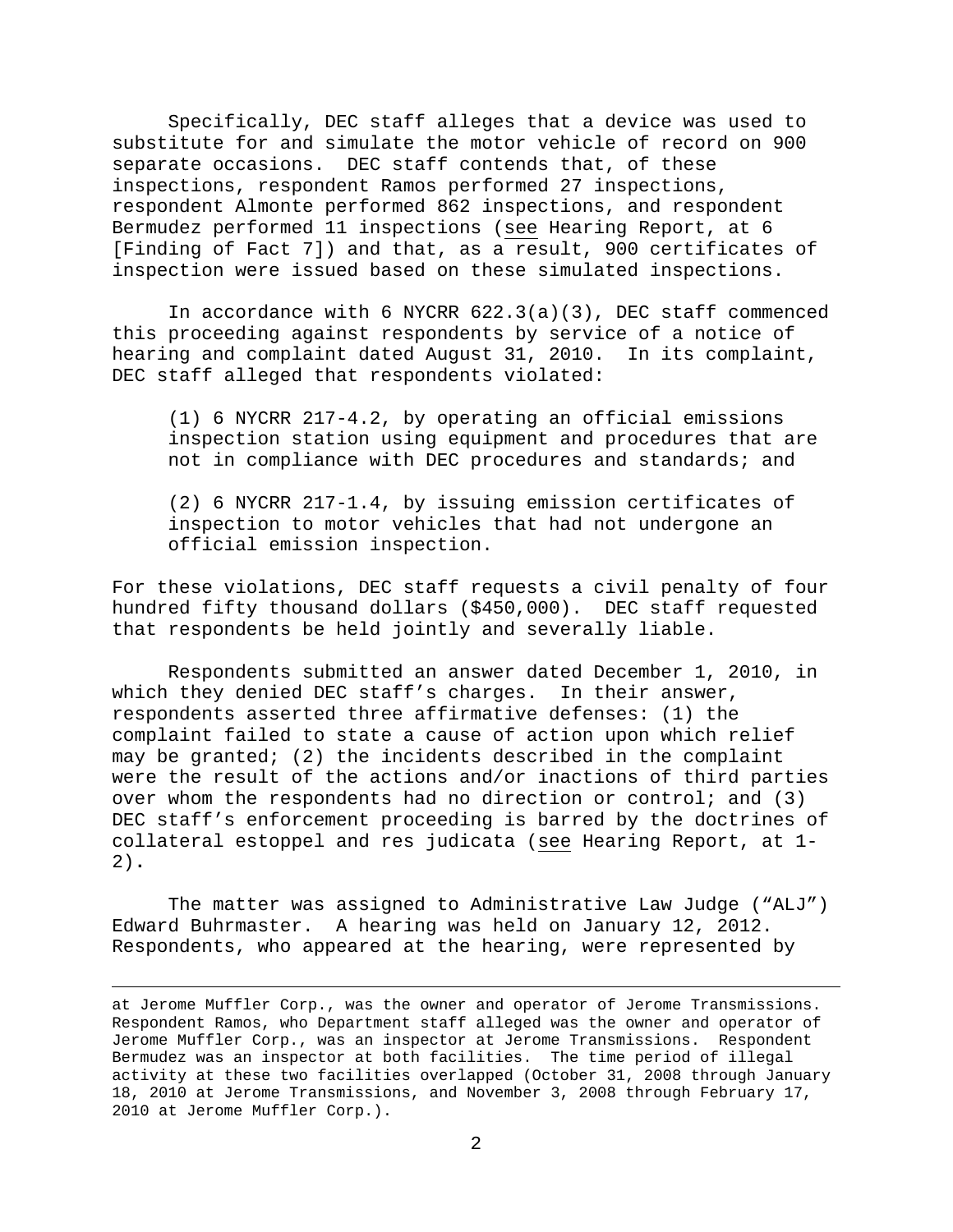Mary Beth Macina, Esq. None of the respondents testified and no witnesses were called on their behalf.

Based upon my review of the record, I adopt the ALJ's hearing report as my decision in this matter, subject to the following comments.

### Liability

i

I concur with the ALJ's determination that DEC staff is entitled to a finding of liability with respect to the first charge: that is, respondents operated an official emissions inspection station using equipment or procedures that are not in compliance with DEC procedures or standards, in violation of 6 NYCRR 217-4.2. Jerome Transmissions "is liable for all 900 violations because, at the time they occurred, it held the license to 'operate' the official inspection station" (Hearing Report, at 16). Additionally, Ramos, Almonte, and Bermudez are each "liable for the violations attributable to his own non-compliant inspections" (id.).<sup>[2](#page-2-0)</sup> The individual respondents did not testify on their behalf at the hearing (Hearing Transcript, at 181).

The ALJ held that respondents' affirmative defense of failure to state a cause of action was not properly pleaded, and their affirmative defenses of third party responsibility, and collateral estoppel and res judicata were not supported by the evidence (see Hearing Report, at 20-22). I concur.

With respect to the second cause of action, I concur with the ALJ's determination that violations of 6 NYCRR 217-1.4 cannot be found (see Hearing Report, at 19-20) for the reasons that have been stated in prior commissioner decisions (see Matter of Geo Auto Repairs, Inc., Order of the Commissioner, March 14, 2012, at 3-4; Matter of AMI Auto Sales Corp., Decision and Order of the Commissioner, February 16, 2012, at 3; and Matter of Gurabo Auto Sales Corp., Decision and Order of the Commissioner, February 16, 2012, at 3). Accordingly, the alleged violations of 6 NYCRR 217-1.4 are hereby dismissed as to all respondents.

<span id="page-2-0"></span> $^2$  Although respondent Felipe Almonte was listed as president and sole shareholder of Jerome Transmissions (see Hearing Report, at 5 [Finding of Fact no. 2]), no argument was made that his position was a basis for liability, separate from the noncompliant inspections that he performed.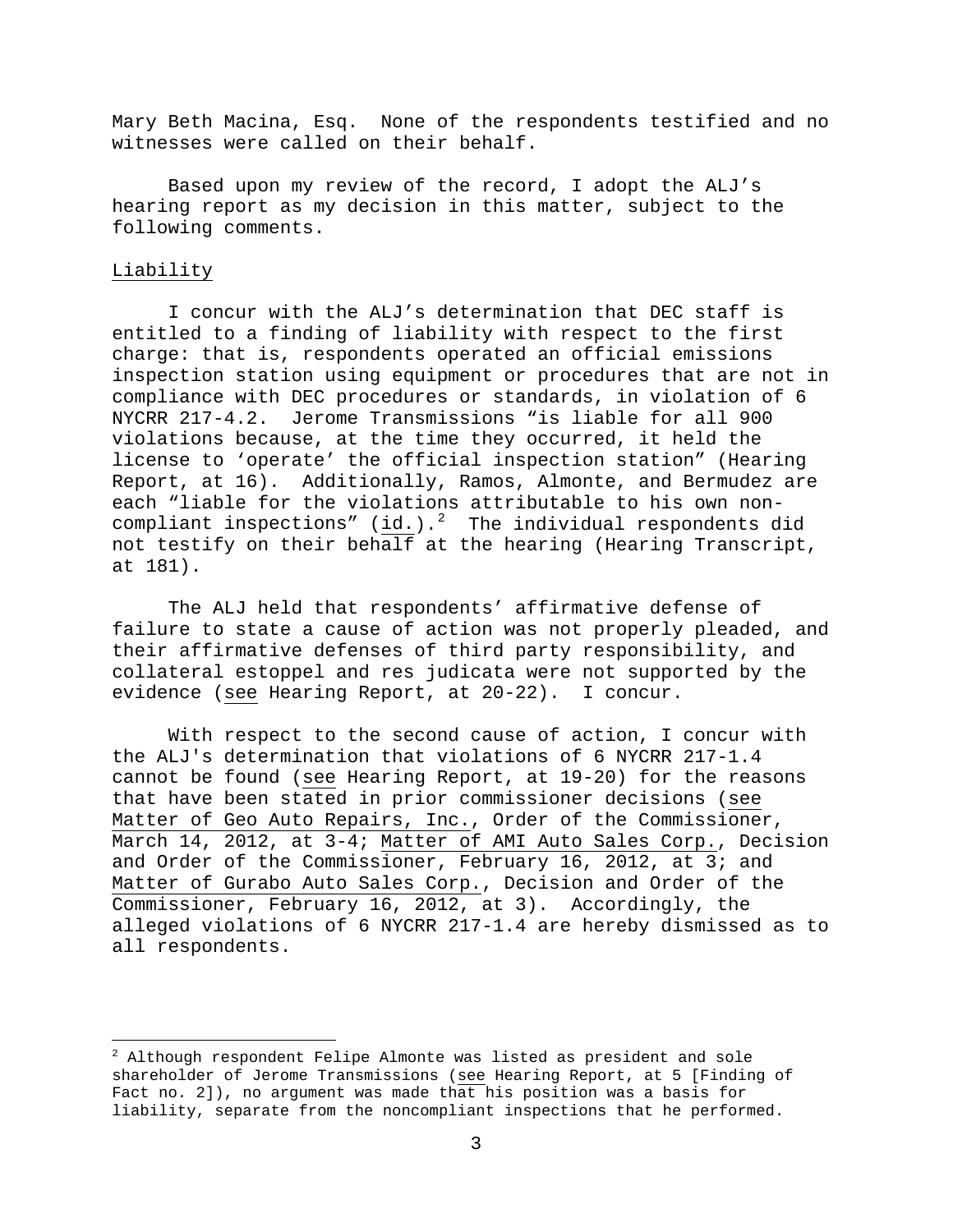### Civil Penalty

Department staff requested a penalty of four hundred fifty thousand dollars (\$450,000), based on five hundred dollars (\$500) per simulated inspection. Staff referenced the Department's civil penalty policy and presented its approach to calculating civil penalties in this and similar enforcement cases. Staff also requested that each respondent be held jointly and severally liable for the penalty.

The ALJ concluded that a lower penalty was warranted and recommended a total civil penalty of one hundred sixty thousand dollars (\$160,000), assessed as follows:

-respondent Jerome Transmissions to be assessed a civil penalty of eighty thousand dollars (\$80,000);

-respondent Ramos to be assessed a civil penalty of two thousand three hundred dollars (\$2,300);

-respondent Almonte to be assessed a civil penalty of seventy-six thousand seven hundred dollars (\$76,700); and

-respondent Bermudez be assessed a civil penalty of one thousand dollars (\$1,000) (see Hearing Report, at 30).

I concur with the ALJ's determination that staff's penalty request should be lowered, and adopt the aggregate penalty of one hundred sixty thousand dollars (\$160,000) that the ALJ recommends.

I have previously determined that the facility where such illegal activities are conducted should, in general, be subject to a substantially higher penalty than the aggregate of penalties that are assessed against the individual inspectors, subject to mitigating or aggravating factors (see Matter of Jerome Muffler Corp., Order of the Commissioner, May 24, 2013, at 4-5). In this matter, at the time the violations occurred, Jerome Transmissions held the license to "operate" the official inspection station and is responsible for the inspection activities conducted at the station (see 15 NYCRR 79.8[b]). By the use of simulators, Jerome Transmissions allowed illegal activity as part of its operations and failed to comply with applicable law. This illegal activity subverted the intended environmental and public health benefits of the legal requirements that had been adopted to address and control vehicular air emissions.

Accordingly, a significant penalty should be assessed against Jerome Transmissions and I am imposing a civil penalty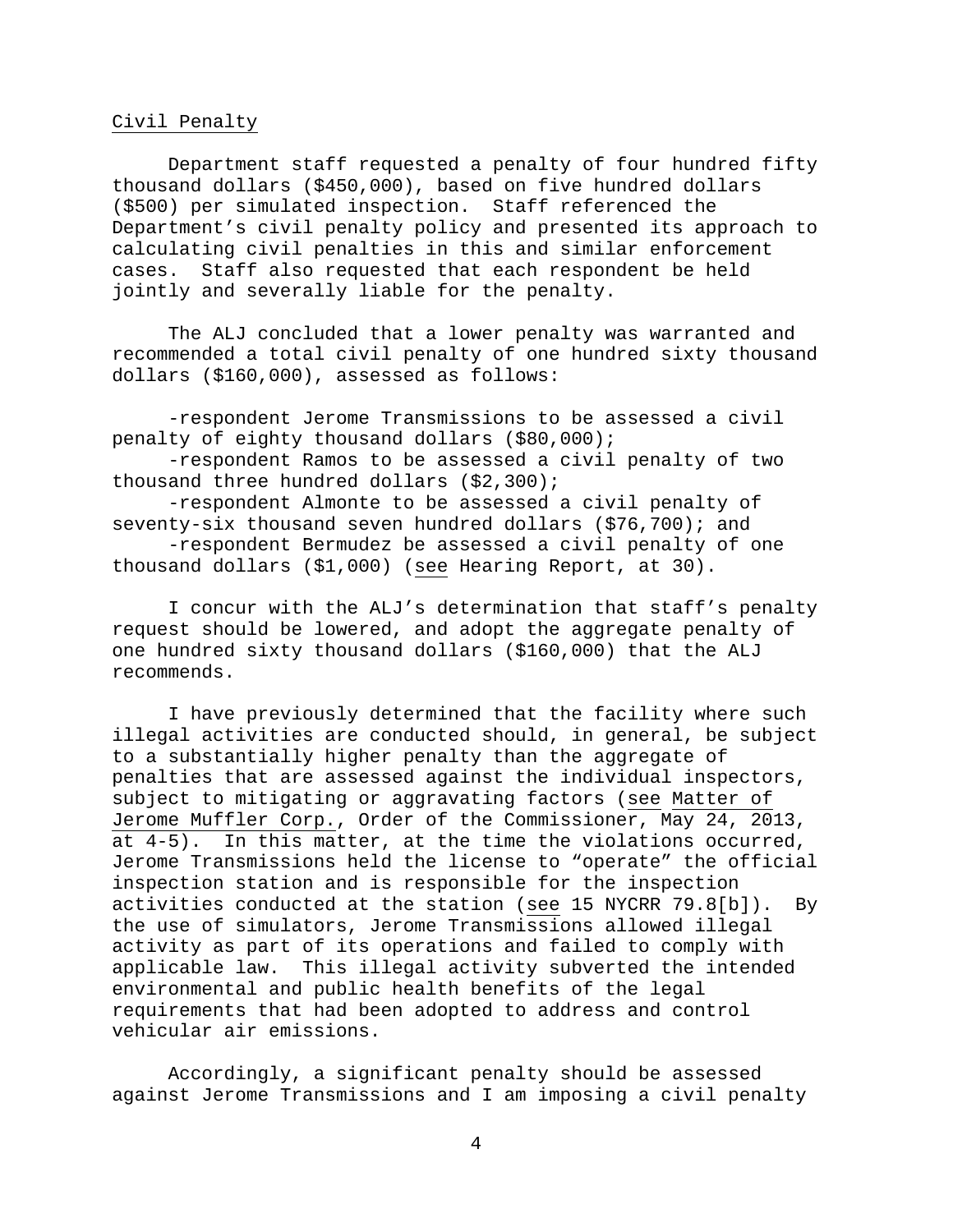of one hundred thousand dollars (\$100,000) on it. The remaining portion of the penalty (sixty thousand dollars [\$60,000]) shall be allocated among the individual inspectors, generally in proportion to the number of noncompliant inspections that each performed. The penalties imposed upon the individual inspectors, although less than that recommended by the ALJ, are substantial and should serve further as a deterrent effect.

I note that the individual respondents engaged in the same pattern of illegal activity at another facility (Jerome Muffler Corp.) in the same neighborhood at or about the same time (see n 1 of this order). In other circumstances, this pattern of activity might have been a basis to impose higher penalties as against each of the individual inspectors. However, with respect to Jerome Muffler Corp. and Jerome Transmissions, these cases were not combined, and each case was heard separately and is being decided on its own record. Furthermore, because the violations alleged in relation to Jerome Muffler Corp. were contemporaneous with those alleged at Jerome Transmissions, these do not represent a history of prior misconduct (see Hearing Report, at 29).

A review of the record indicates that respondent Almonte performed well over ninety-five percent (95%) of the noncompliant inspections at this facility, with respondents Ramos and Bermudez having performed less than five percent (5%). Accordingly, the penalties as assessed against the individual respondents are as follows:

- respondent Ramos is assessed a civil penalty in the amount of two thousand dollars (\$2,000);
- respondent Almonte is assessed a civil penalty in the amount of fifty-seven thousand dollars (\$57,000); and
- respondent Bermudez is assessed a civil penalty in the amount of one thousand dollars (\$1,000).

Department staff's request to impose these penalties jointly and severally upon the respondents (see, e.g., Hearing Transcript, at 16-17) is rejected. No adequate rationale was provided by Department staff to support imposing joint and several liability in this proceeding. Furthermore, on this record, it would be clearly inequitable to impose joint and several liability with respect to a penalty of one hundred sixty thousand dollars (\$160,000) as to two inspectors who, together,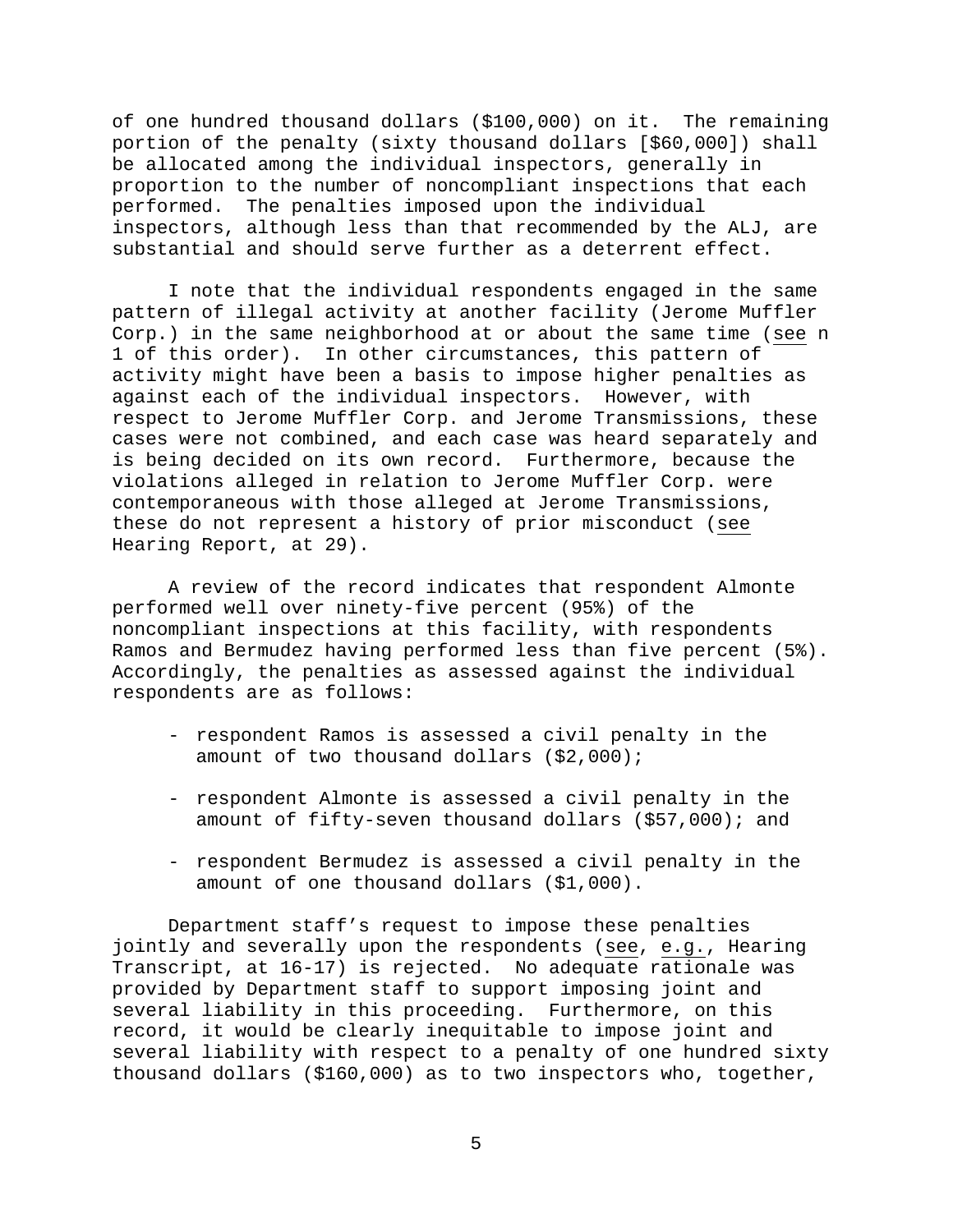performed less than five percent (38 of 900) of the noncompliant inspections.

**NOW, THEREFORE,** having considered this matter and being duly advised, it is **ORDERED** that:

- I. Respondents Jerome Transmissions Corp., Jerry A. Ramos, Felipe Almonte, and Carlos E. Bermudez are adjudged to have violated 6 NYCRR 217-4.2 by operating an official emissions inspection station using equipment and procedures that are not in compliance with DEC procedures and standards. Nine hundred (900) inspections using noncompliant equipment and procedures were performed at Jerome Transmissions Corp., of which Jerry A. Ramos performed twenty seven (27), Felipe Almonte performed eight hundred sixty-two (862), and Carlos E. Bermudez performed eleven (11).
- II. DEC staff's allegations that respondents Jerome Transmissions Corp., Jerry A. Ramos, Felipe Almonte, and Carlos E. Bermudez violated 6 NYCRR 217-1.4 are dismissed.
- III. The following penalties are hereby assessed:

A. respondent Jerome Transmissions Corp. is hereby assessed a civil penalty in the amount of one hundred thousand dollars (\$100,000);

B. respondent Jerry A. Ramos is hereby assessed a civil penalty in the amount of two thousand dollars (\$2,000);

C. respondent Felipe Almonte is hereby assessed a civil penalty in the amount of fifty-seven thousand dollars (\$57,000); and

D. respondent Carlos E. Bermudez is hereby assessed a civil penalty in the amount of one thousand dollars (\$1,000).

The penalty for each respondent shall be due and payable within thirty (30) days of the service of this order upon that respondent. Payment shall be made in the form of a cashier's check, certified check or money order payable to the order of the "New York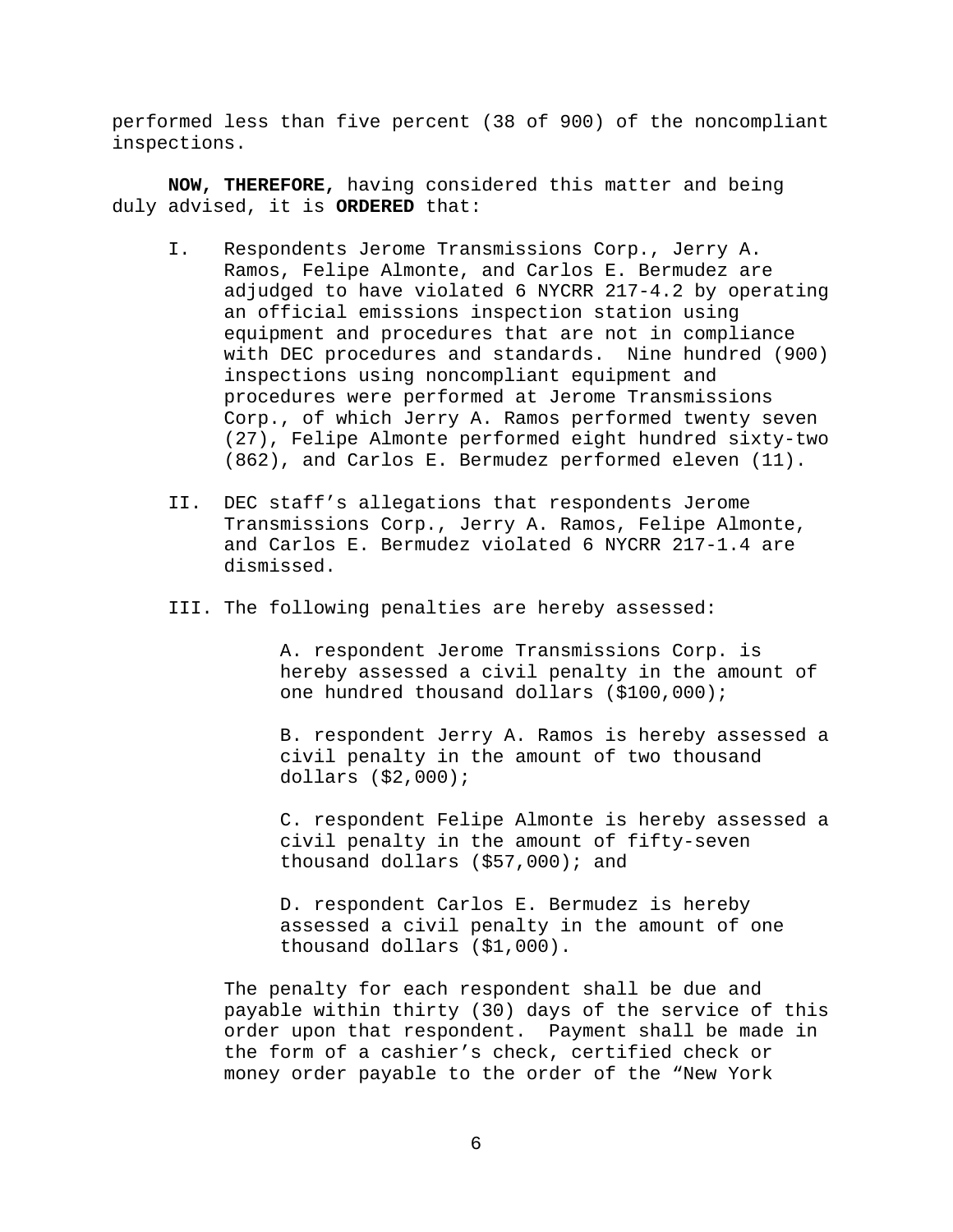State Department of Environmental Conservation" and mailed to the DEC at the following address:

Blaise Constantakes, Esq. Assistant Counsel NYS DEC – Division of Air Resources Office of General Counsel 625 Broadway,  $14^{\text{th}}$  Floor Albany, New York 12233-1500.

- IV. All communications from any respondent to the DEC concerning this order shall be directed to Assistant Counsel Blaise Constantakes, at the address set forth in paragraph III of this order.
- V. The provisions, terms and conditions of this order shall bind respondents Jerome Transmissions Corp., Jerry A. Ramos, Felipe Almonte, and Carlos E. Bermudez, and their agents, successors, and assigns, in any and all capacities.

For the New York State Department of Environmental Conservation

 $\text{By:}\_$ 

 Joseph J. Martens Commissioner

Dated: May 28, 2013 Albany, New York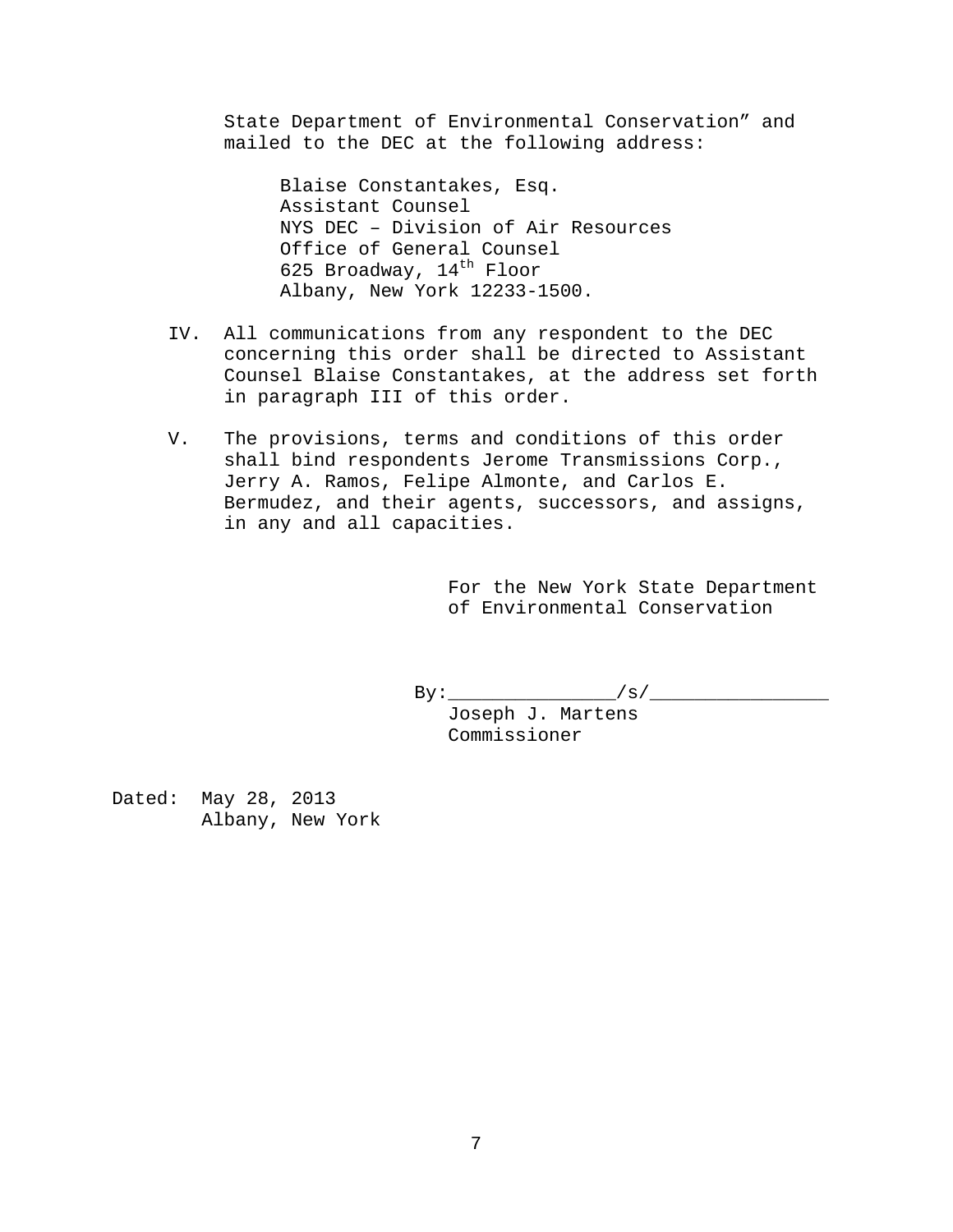# **STATE OF NEW YORK DEPARTMENT OF ENVIRONMENTAL CONSERVATION 625 BROADWAY ALBANY, NY 12233-1550**

In the Matter

 $-$  of  $-$ 

Alleged Violations of Article 19 of the New York State Environmental Conservation Law and Title 6, Part 217, of the Official Compilation of Codes, Rules and Regulations of the State of New York ("NYCRR") by:

# **JEROME TRANSMISSIONS CORP., JERRY A. RAMOS, FELIPE ALMONTE AND CARLOS E. BERMUDEZ, Respondents**

NYSDEC Case No. CO2-20100615-17

### **HEARING REPORT**

- by –

\_\_\_\_\_\_\_\_\_\_\_\_/s/\_\_\_\_\_\_\_\_\_\_\_\_ Edward Buhrmaster Administrative Law Judge

July 19, 2012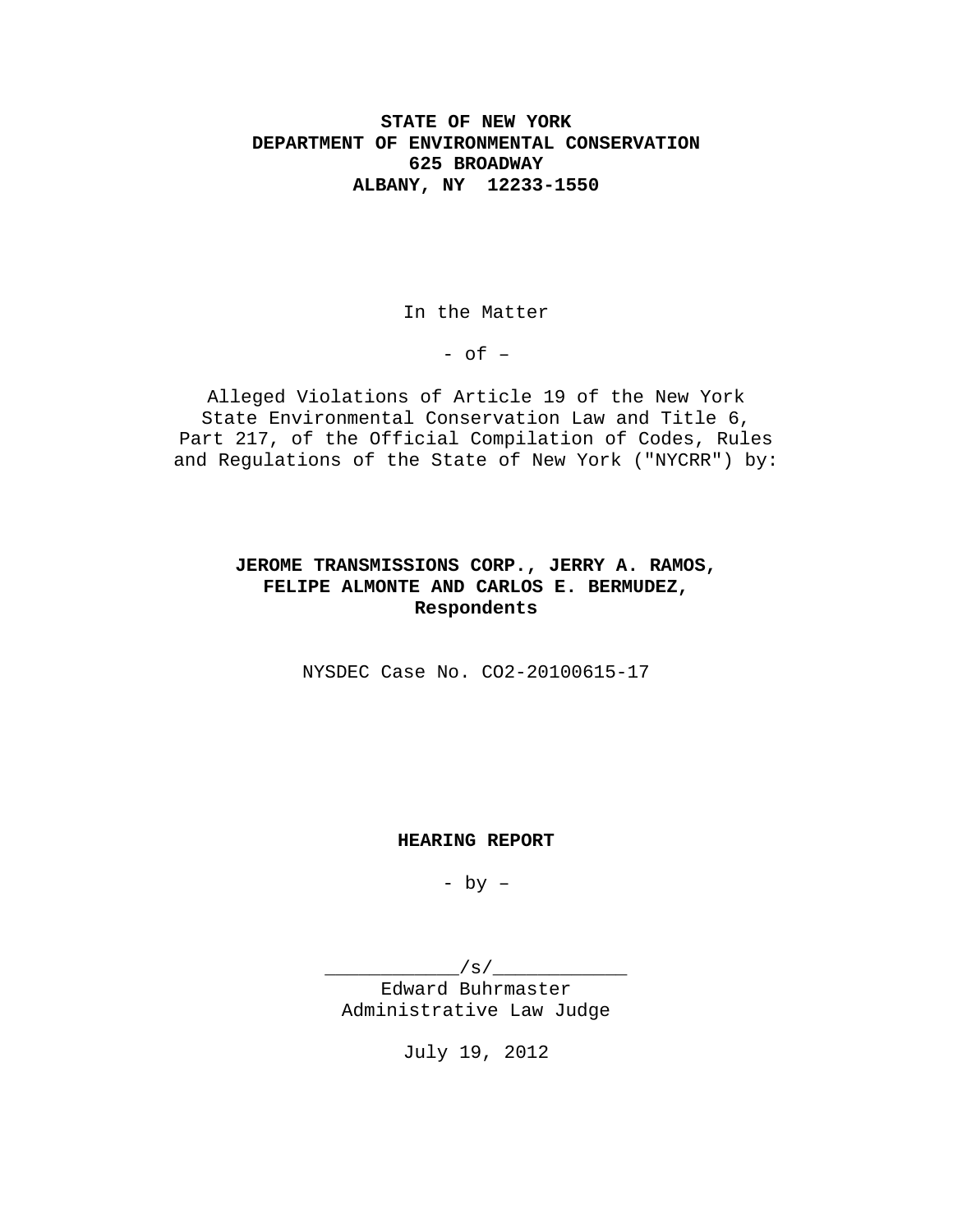#### **PROCEEDINGS**

Pursuant to a notice of hearing and complaint, both dated August 31, 2010 (Exhibit No. 1), Staff of the Department of Environmental Conservation ("DEC") charged Jerome Transmissions Corp. ("Jerome Transmissions"), Jerry A. Ramos, Felipe Almonte and Carlos E. Bermudez (collectively, "the respondents") with violations of Part 217 of Title 6 of the Official Compilation of Codes, Rules and Regulations of the State of New York ("6 NYCRR"), which governs motor vehicle emissions testing.

In a first cause of action, the respondents were charged with violating 6 NYCRR 217-4.2, which states that no person shall operate an official emissions inspection station using equipment and/or procedures that are not in compliance with DEC procedures and/or standards. In a second cause of action, they were charged with violating 6 NYCRR 217-1.4 by issuing emission certificates of inspection for vehicles that had not undergone an official emission inspection.

Both violations were alleged to have occurred during the period between October 31, 2008, and January 18, 2010, at Jerome Transmissions, an emissions inspection station located at 1570 Jerome Avenue in the Bronx, New York. During this period, DEC Staff alleged, Jerome Transmissions was a domestic business corporation owned and operated by respondent Almonte, and duly authorized to do business in New York State. Furthermore, according to DEC Staff, respondents Almonte, Ramos and Bermudez worked there, performing mandatory annual motor vehicle emission inspections.

According to DEC Staff, during the period in question, the respondents performed 900 such inspections using a device to substitute and simulate the motor vehicle of record, and issued 900 emission certificates based on the simulated inspections.

The respondents submitted an answer (included as part of Exhibit No. 2) in which they denied DEC Staff's charges. The answer, dated December 1, 2010, also asserted three affirmative defenses: (1) that the complaint failed to state a cause of action upon which relief may be granted; (2) that the incidents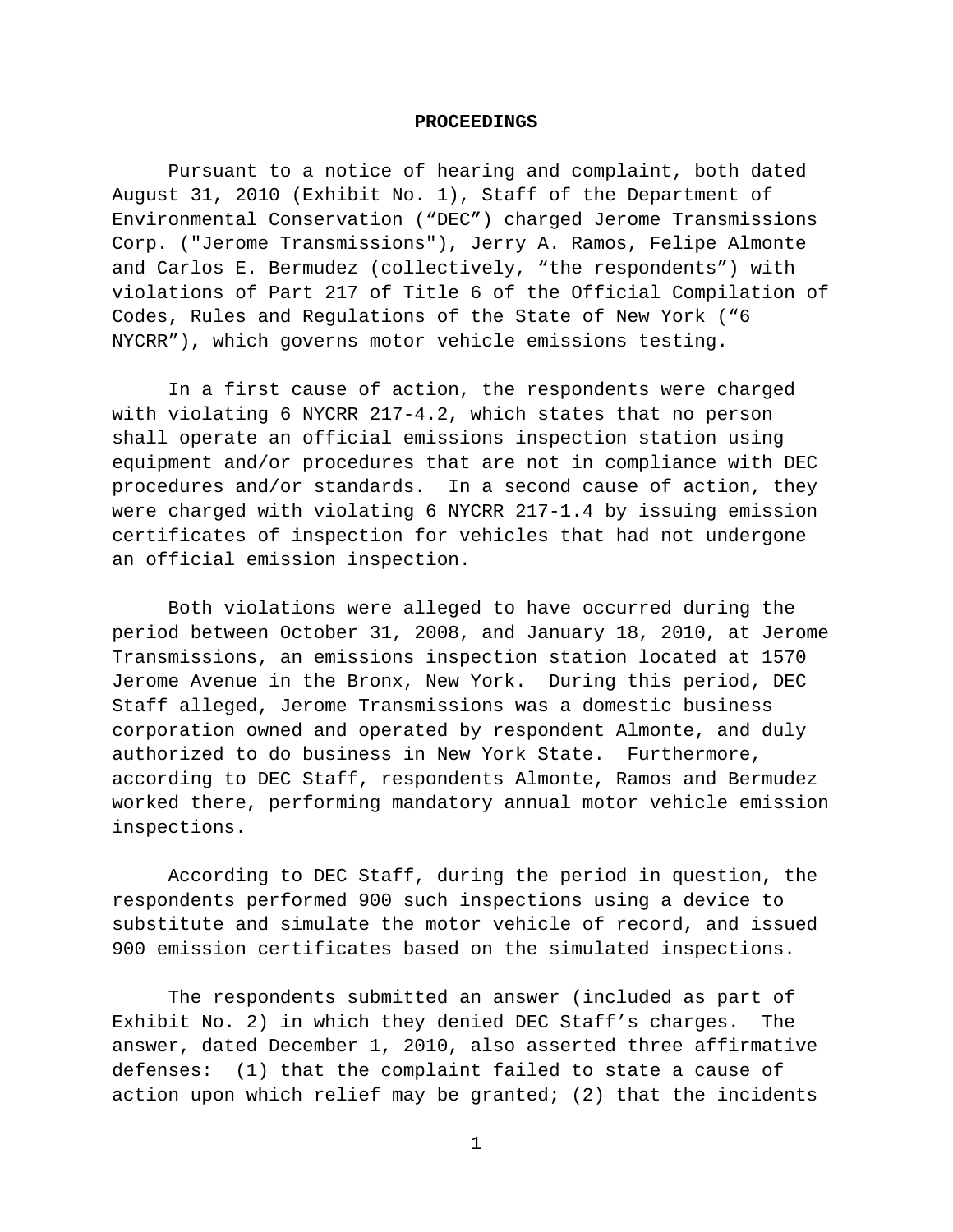described in the complaint were the result of the actions and/or inactions of third parties over whom the respondents had no direction or control; and (3) that DEC Staff's enforcement action was barred by the doctrines of collateral estoppel and res judicata.

By a statement of readiness, dated October 3, 2011 (Exhibit No. 3), DEC Staff requested that DEC's Office of Hearings and Mediation Services schedule this matter for hearing. By letter of October 5, 2011 (Exhibit No. 4), Chief Administrative Law Judge James T. McClymonds informed the parties that the matter had been assigned to me. On December 2, 2011, I issued a hearing notice (Exhibit No. 5) informing the parties that the hearing was scheduled for December 9, 2011, at DEC's Region 2 office. At the request of the respondents' counsel, to which DEC Staff offered no objection, the hearing was rescheduled to January 12, 2012, as confirmed in my letter of December 19, 2011 (Exhibit No. 6).

The hearing went forward on January 12, 2012, and was completed that same day. DEC Staff was represented by Blaise Constantakes, an attorney with DEC's Office of General Counsel in Albany. The respondents were represented by Mary Beth Macina, an attorney whose office is in Yonkers.

Testifying for DEC Staff were Michael Deveaux, a vehicle safety technical analyst employed in the Yonkers office of the New York State Department of Motor Vehicles ("DMV"), and James Clyne, an environmental engineer and section chief within DEC's Division of Air Resources, Bureau of Mobile Sources and Technology Development. The respondents appeared at the hearing, but did not testify and called no witnesses on their behalf.

The hearing record includes 203 pages of transcript and 15 numbered exhibits. The first six exhibits are my own, to show how the proceeding came forward. Exhibits No. 7 to 14 were received as part of DEC Staff's case on the alleged violations. Exhibit No. 15 was received on behalf of respondents Jerome Transmissions and Felipe Almonte, in relation to the civil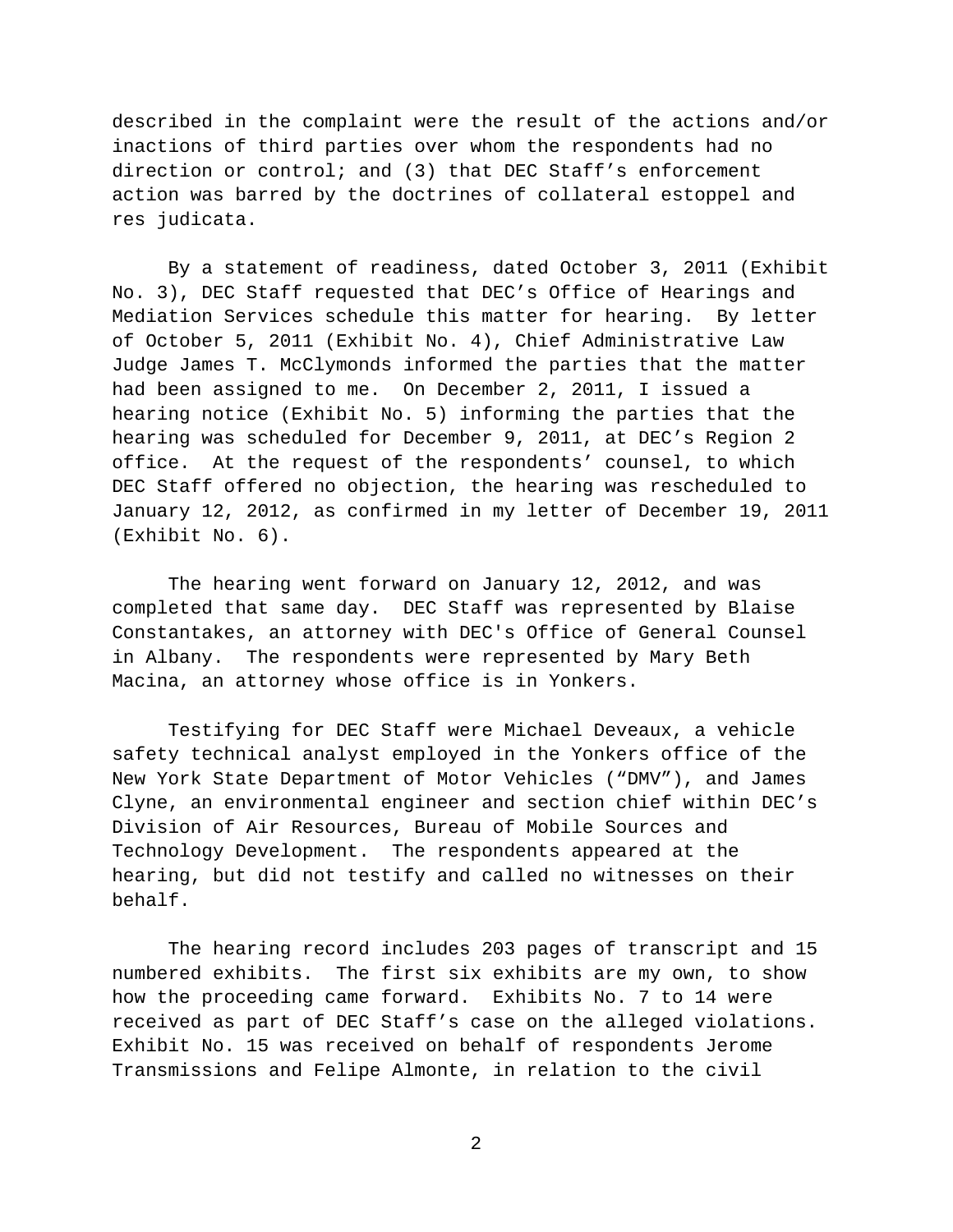penalties that might be assessed against them. A list of the hearing exhibits is attached to this report.

By agreement of the parties, written closing statements were submitted on March 2, 2012, by counsel for DEC Staff and the respondents. The closing statements were accompanied by proposed corrections to the hearing transcript.

In a memorandum dated July 3, 2012, I adopted the parties' proposed transcript corrections and proposed additional corrections of my own. Because the parties did not object to these corrections, they have been adopted as well.

## **POSITIONS OF THE PARTIES**

## Position of DEC Staff

 According to DEC Staff, the respondents completed 900 motor vehicle inspections using noncompliant equipment and procedures, and issued 900 emission certificates of inspection for these inspections, without testing the vehicles' onboard diagnostic ("OBD") systems, which are designed to monitor the performance of major engine components, including those responsible for controlling emissions. Staff explains that the OBD emissions portion of the vehicle inspection involves the electronic transfer of information from the vehicle to a computerized work station and, from there, to DMV via the Internet or a dedicated phone line. DEC Staff says that, for the inspections at issue here, the respondents did not check the vehicles' OBD systems, but instead simulated the inspections, based on a 15-field profile (or electronic signature) that Staff identified in the inspection data that was transmitted to DMV.

 DEC Staff has requested a civil penalty of \$450,000, for which all the respondents would be jointly and severally liable. The penalty is not apportioned between the two causes of action, but is calculated on the basis of \$500 per illegal inspection that was performed. According to Staff, 862 of the simulated inspections were performed by Mr. Almonte, 27 by Mr. Ramos, and 11 by Mr. Bermudez.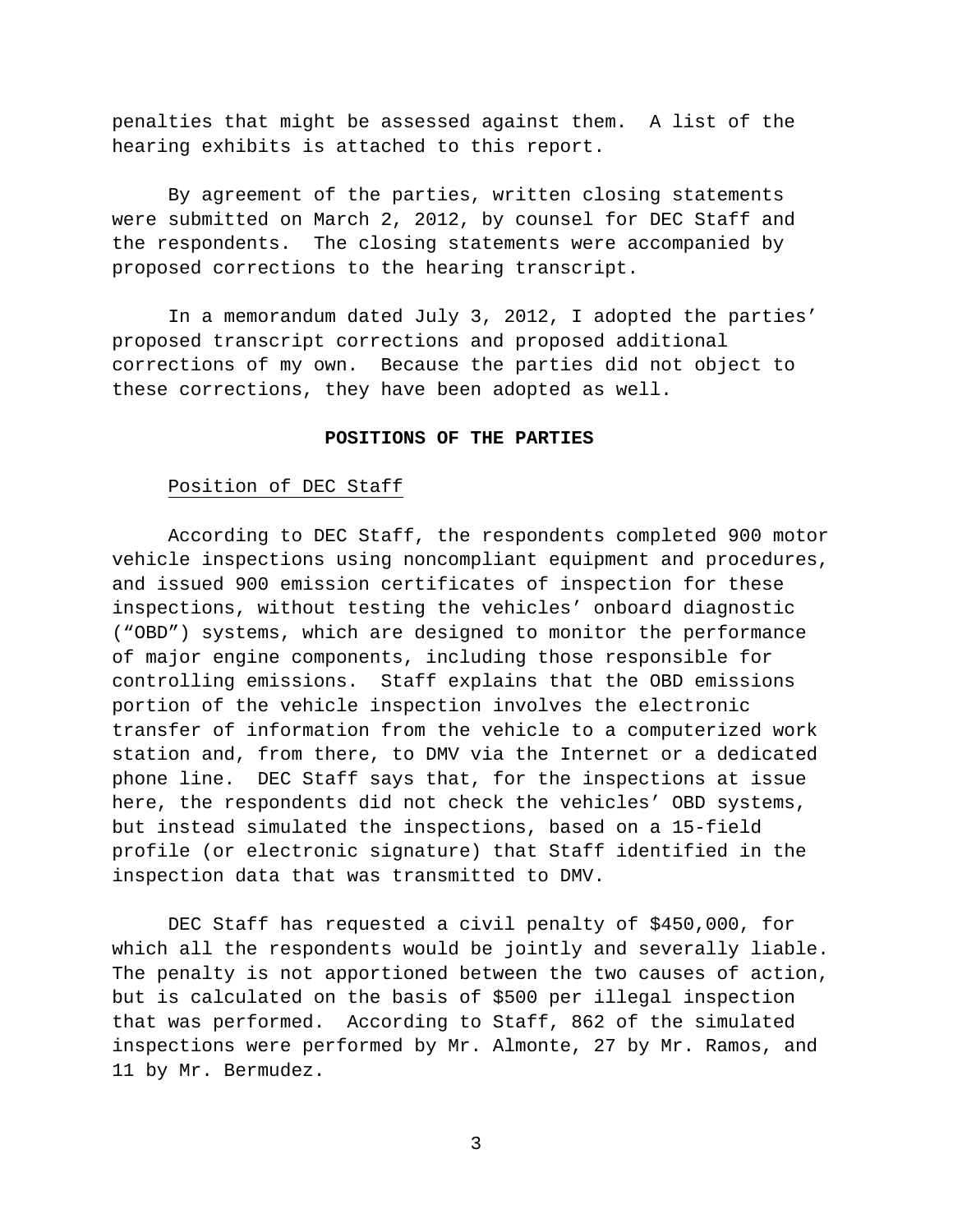#### Position of Respondents

 According to the respondents, DEC Staff failed to prove the charges in the complaint. The respondents claim there was insufficient proof to show that Jerome Transmissions was an official, DMV-licensed emissions inspection station, that it was owned and operated by Mr. Almonte, and that anything other than DMV-approved equipment was used to perform inspections there.

Furthermore, the respondents say it is possible that the data contained within the inspection station records may have been tampered with or altered, or that human error in the inspectors' manual entry of information into the equipment may have played a role in any data that DEC alleges is irregular.

As to the first cause of action, the respondents claim that DEC Staff presented no evidence as to DEC's procedures or standards for emissions inspections. The respondents claim that the second cause of action cannot be supported in the absence of evidence that the respondents conducted improper safety inspections, and that the only proof offered by DEC Staff was with regard to emissions inspections.

According to the respondents, the penalties sought by DEC Staff to settle this matter, and the higher penalties now sought, are exorbitant and unreasonable, and left them no choice but to go to hearing. They say that if DEC Staff's true purpose was to deter the activity alleged in the complaint, it should have acted more expeditiously.

The respondents contend that rather than viewing each simulated inspection as a separate violation, the inspections should be viewed as one continuing violation, which would cap the potential penalty at \$15,000, pursuant to ECL 71-2103. The respondents also claim that, for penalty purposes, DEC Staff's two causes of action should be merged into one, on the understanding that the first would always trigger the second. Finally, the respondents say that nothing in the complaint suggests that the respondents should be held jointly and severally liable, and that no proof was provided that Mr. Almonte, Mr. Ramos or Mr. Bermudez were employed by, or had any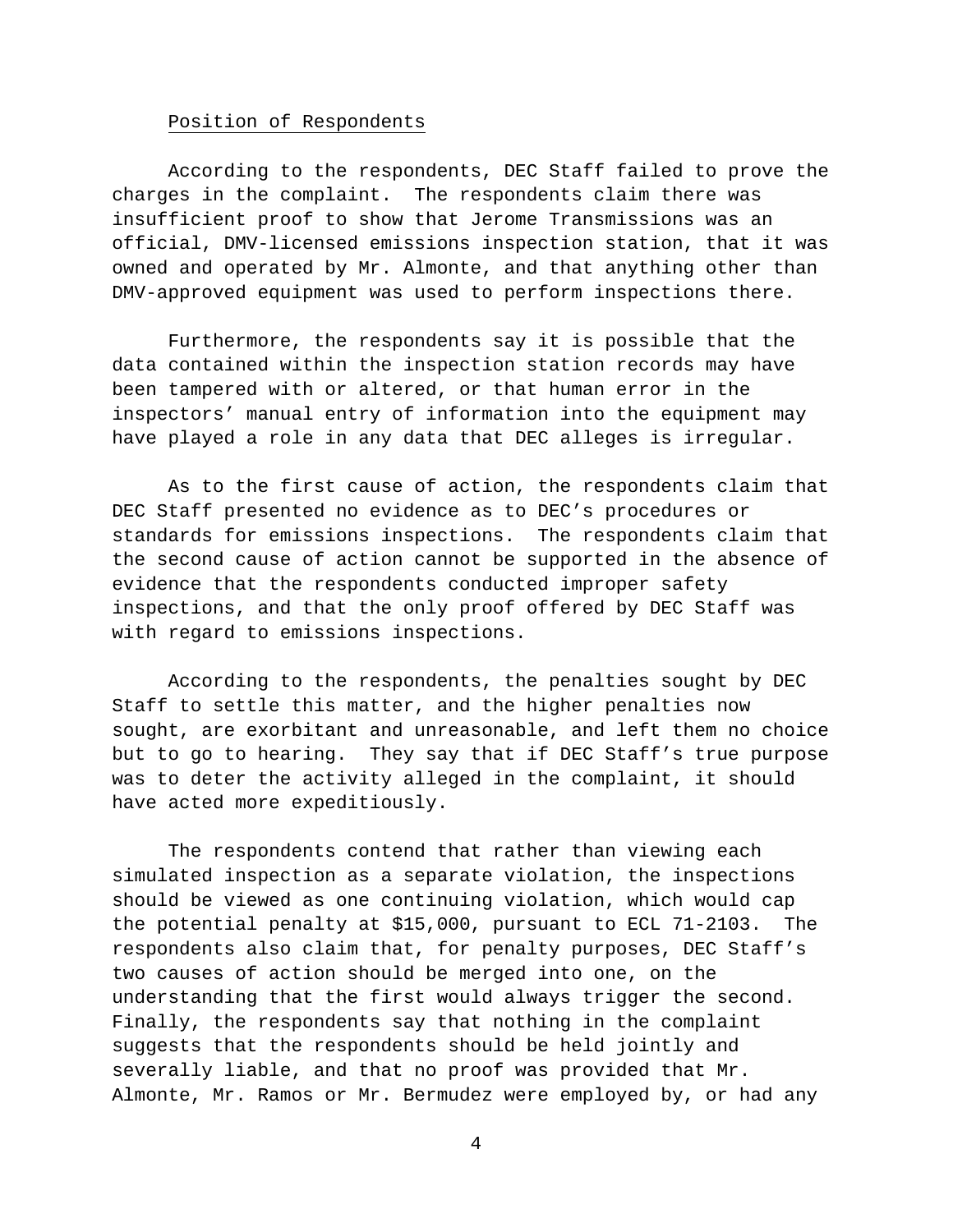control over, the activities of Jerome Transmissions. Even if it were demonstrated that Mr. Almonte was the principal of Jerome Transmissions, the respondents claim that he could not be held personally liable for the alleged actions of Mr. Ramos and Mr. Bermudez.

Addressing DEC's penalty policy, the respondents claim that there is no evidence that they derived any economic benefit from the activities alleged in the complaint, and that no potential harm or actual damage had been shown to have resulted from those activities. Furthermore, they say there is no competent proof of any culpability on their part.

The respondents note that in a separate DMV matter, the inspection station license of Jerome Transmissions, and the inspector certification of Mr. Almonte, were revoked, making it virtually impossible for them to pay any penalties DEC may assess. Furthermore, Jerome Transmissions contends it is a small, closely held, private business without deep pockets, one that struggled to survive in a bad economy and has since ceased all operations.

#### **FINDINGS OF FACT**

 1. Jerome Transmissions, located at 1570 Jerome Avenue in the Bronx, applied for and received from DMV a license to operate as an official inspection station. Upon approval of the application, DMV assigned Jerome Transmissions a facility number of 7104888. (See Exhibit No. 7, the DMV application, on which the facility number appears in the upper left hand corner of the first page, as well as the testimony of Mr. Devaux at pages 48 to 53 of the transcript  $(T: 48 - 53)$ .)

 2. When the application for Jerome Transmissions was filed with DMV, Felipe Almonte was its president and sole shareholder. (See page 2 of Exhibit No. 7.)

3. Mr. Almonte applied to DMV for certification as a motor vehicle inspector. Upon approval of his application, he was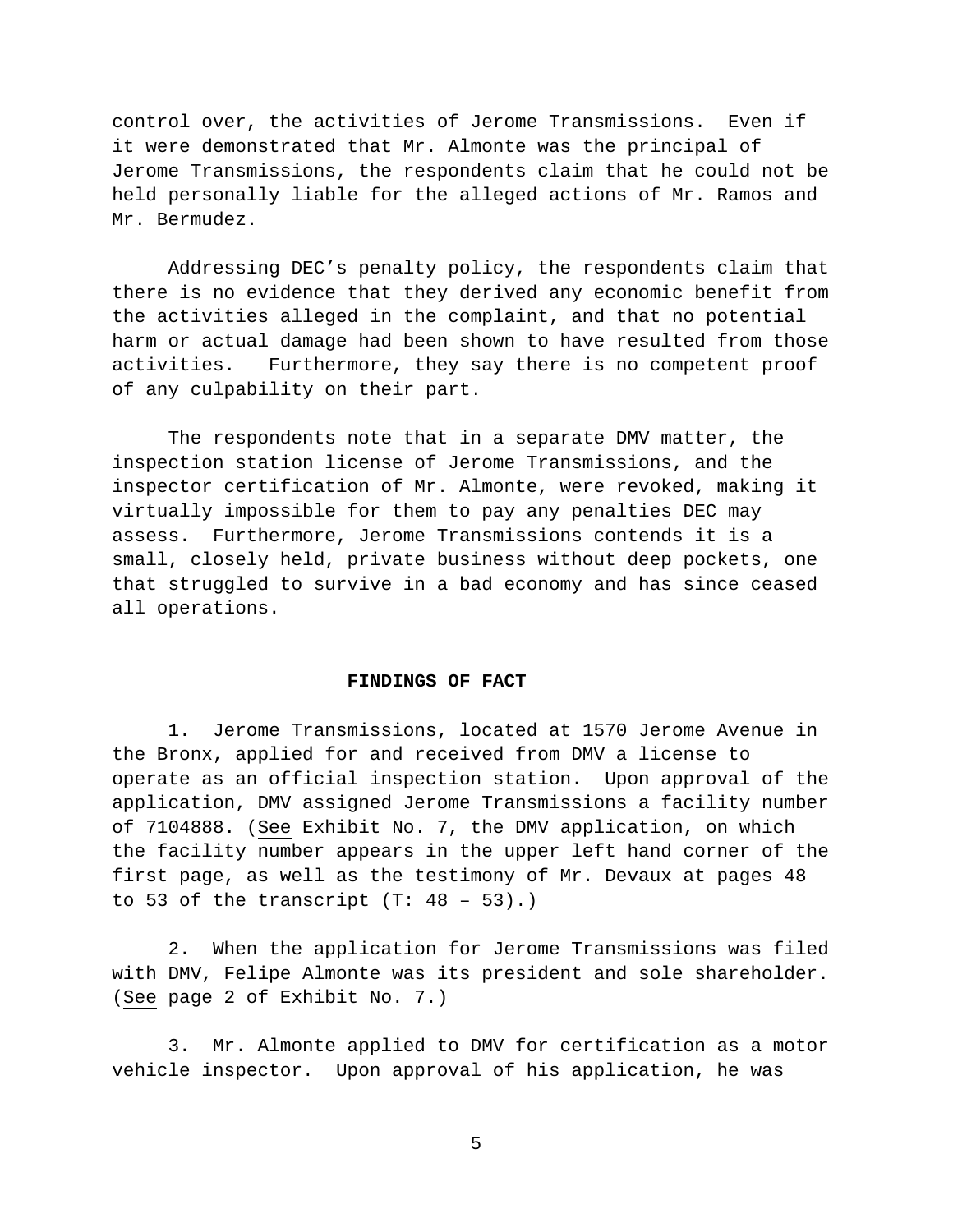assigned certificate number 5JQ9. (See Almonte's application for certification, Exhibit No. 8; and Devaux, T: 53 – 54.)

4. Jerry Ramos applied to DMV for certification as a motor vehicle inspector. Upon approval of his application, he was assigned certificate number 4XY7. (See Ramos's application for certification, Exhibit No. 9; and Devaux, T: 54.)

5. Carlos E. Bermudez applied to DMV for certification as a motor vehicle inspector. Upon approval of his application, he was assigned certificate number 6HS8. (See Bermudez's application for certification, Exhibit No. 10; and Devaux, T: 54  $-55.$ 

6. Between October 31, 2008, and January 18, 2010, 900 annual motor vehicle emissions inspections were performed at Jerome Transmissions using a device to substitute for and simulate the motor vehicle of record. (Clyne, T: 148.)

7. Of these 900 simulated inspections, 862 were performed by Mr. Almonte, 27 by Mr. Ramos, and 11 by Mr. Bermudez. (Clyne, T: 148.)

8. Vehicle emissions are tested pursuant to the New York Vehicle Inspection Program ("NYVIP"). NYVIP is a statewide inspection and maintenance program that incorporates a secondgeneration type of onboard diagnostic ("OBD II") testing for vehicles starting with model year 1996. (Clyne, T: 110 - 111.)

9. In order to do an OBD II inspection, an inspection station needs a NYVIP computerized vehicle inspection system ("CVIS"), commonly known as a work station or NYVIP unit. (Devaux, T: 19 and 23.) NYVIP units are supplied by SGS Testcom, the state's NYVIP contractor, with instruction manuals explaining how to use the equipment and perform inspections. (Devaux, T: 23, 30, 38.)

10. Apart from the NYVIP unit, the station must have at least one person who is certified by DMV to perform the NYVIP inspections. (Devaux, T: 20; Clyne, T: 116.) To become an inspector, an applicant must attend a certification clinic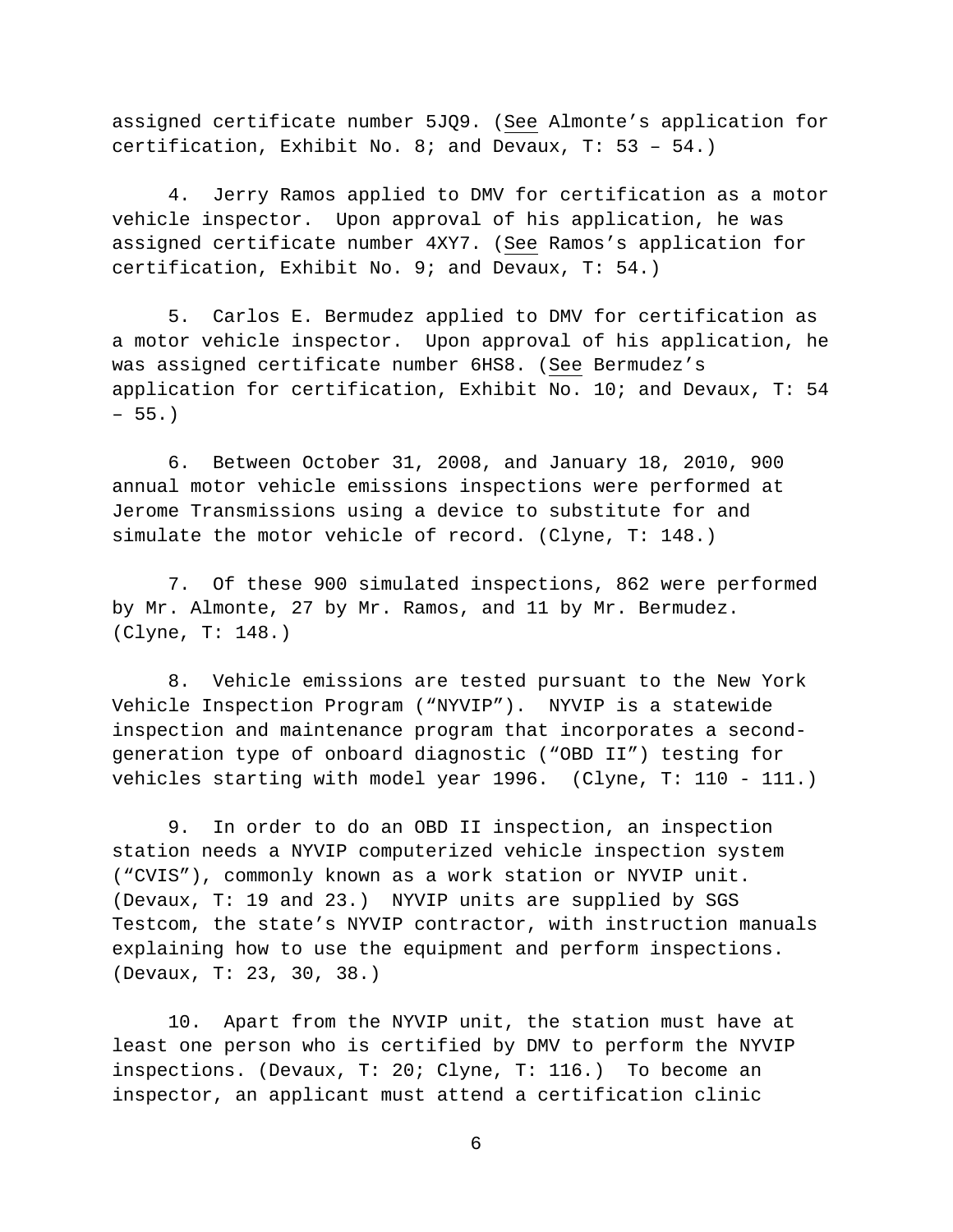conducted by DMV and pass a written test that is administered at the end of the clinic. (Devaux, T: 40.)

11. The motor vehicle inspection process includes a check of safety items, a visual check of emission control devices ("ECDs"), and connection of the NYVIP unit to the vehicle's diagnostic link connector, which is typically on the lower lefthand corner of the dashboard. (Devaux,  $T: 42 - 44$ ; Clyne,  $T:$  $117 - 118.$ 

12. To record the inspection, the inspector scans his or her certification card into the NYVIP unit and enters the information for the vehicle to be inspected, either manually or by scanning the registration bar codes. (Devaux, T: 42; Clyne, T: 117.)

13. The connection of the NYVIP unit to the vehicle's diagnostic link connector allows communication between the unit and the connector. By requests to the vehicle, the NYVIP unit looks for information on whether any diagnostic trouble codes are present, whether the malfunction indicator lamp is commanded on, and how many monitors are ready, which can affect whether the vehicle passes the inspection. (Devaux, T: 44 – 45.)

14. Assuming the vehicle passes, the NYVIP unit instructs the inspector to scan an inspection certificate and affix it to the windshield. (Devaux, T: 45.) The vehicle inspection report is then printed and can be issued to the motorist. (Devaux, T: 45 – 46; Clyne, T: 123.)

15. The information collected during the inspection is backed up on the NYVIP unit, where it can be accessed by a state inspector but not by the station licensee or its employees. At the end of the inspection process, the information is transmitted to SGS Testcom by a dial-up connection or broadband. Testcom captures the information and backs it up, and the information passes through Testcom to DMV, which also backs it up. (Devaux, T: 46, 58; Clyne, T: 123 - 125.)

16. NYVIP has been implemented at the behest of the federal government, due to the fact that the New York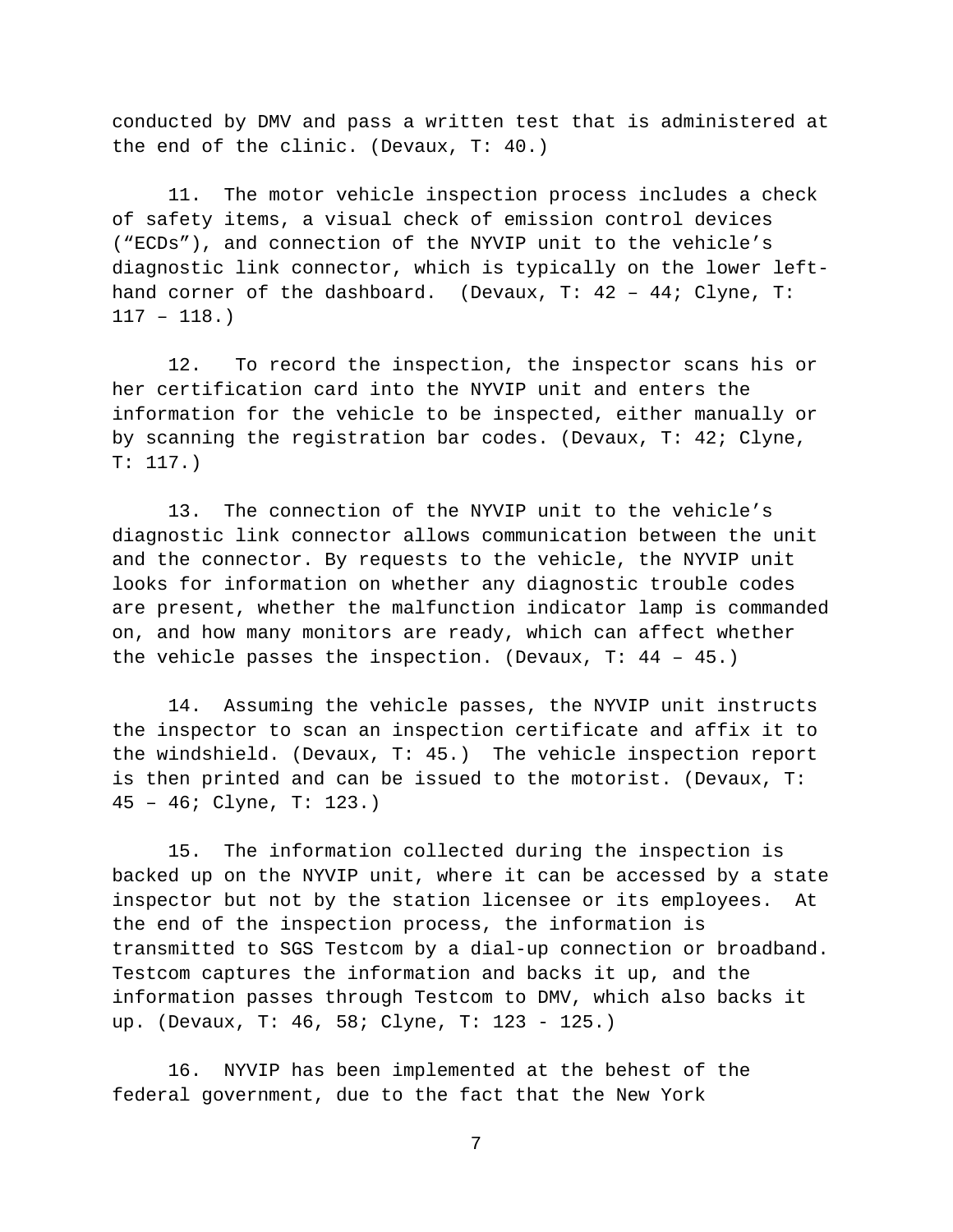metropolitan area does not meet a national air quality standard for ozone. (Clyne, T: 112.)

17. Ozone pollution is a particular problem for the elderly, children, and people with respiratory problems. It also is damaging to crops and infrastructure. (Clyne, T: 113.)

18. There are five ways a vehicle can fail the OBD-II portion of the inspection. Two involve visual inspection of the malfunction indicator light with the key on and the engine off, and then with the key on and the engine running. The other three involve the standardized requests from the NYVIP work station to the vehicle, and the standardized responses from the vehicle to the NYVIP work station. (Clyne, T: 119 – 120.)

19. A vehicle will fail the inspection if the NYVIP work station cannot communicate with the vehicle. Also, it will fail if the OBD system detects a fault, which is identified on the basis of a diagnostic trouble code. Finally, the vehicle will fail if its monitors cannot run enough of its diagnostic tests as part of a readiness evaluation. (Clyne, T: 119 – 122.)

#### **DISCUSSION**

 This matter involves charges that Jerome Transmissions and its three inspectors did not check the OBD II systems as part of their inspections of 900 motor vehicles during the period between October 31, 2008, and January 18, 2010. In essence, DEC Staff alleges that the OBD II inspections for these vehicles were simulated, using non-compliant equipment and procedures, and that the emission certificates resulting from these inspections were improperly issued.

As DEC Staff demonstrated, OBD II testing is part of NYVIP, the state's vehicle inspection program that is required under the federal Clean Air Act Amendments of 1990 and 40 CFR Part 51. The Clean Air Act requires those states and regions most impacted by ozone pollution, including New York State, to develop and implement a motor vehicle inspection and maintenance program designed to bring these areas into attainment for the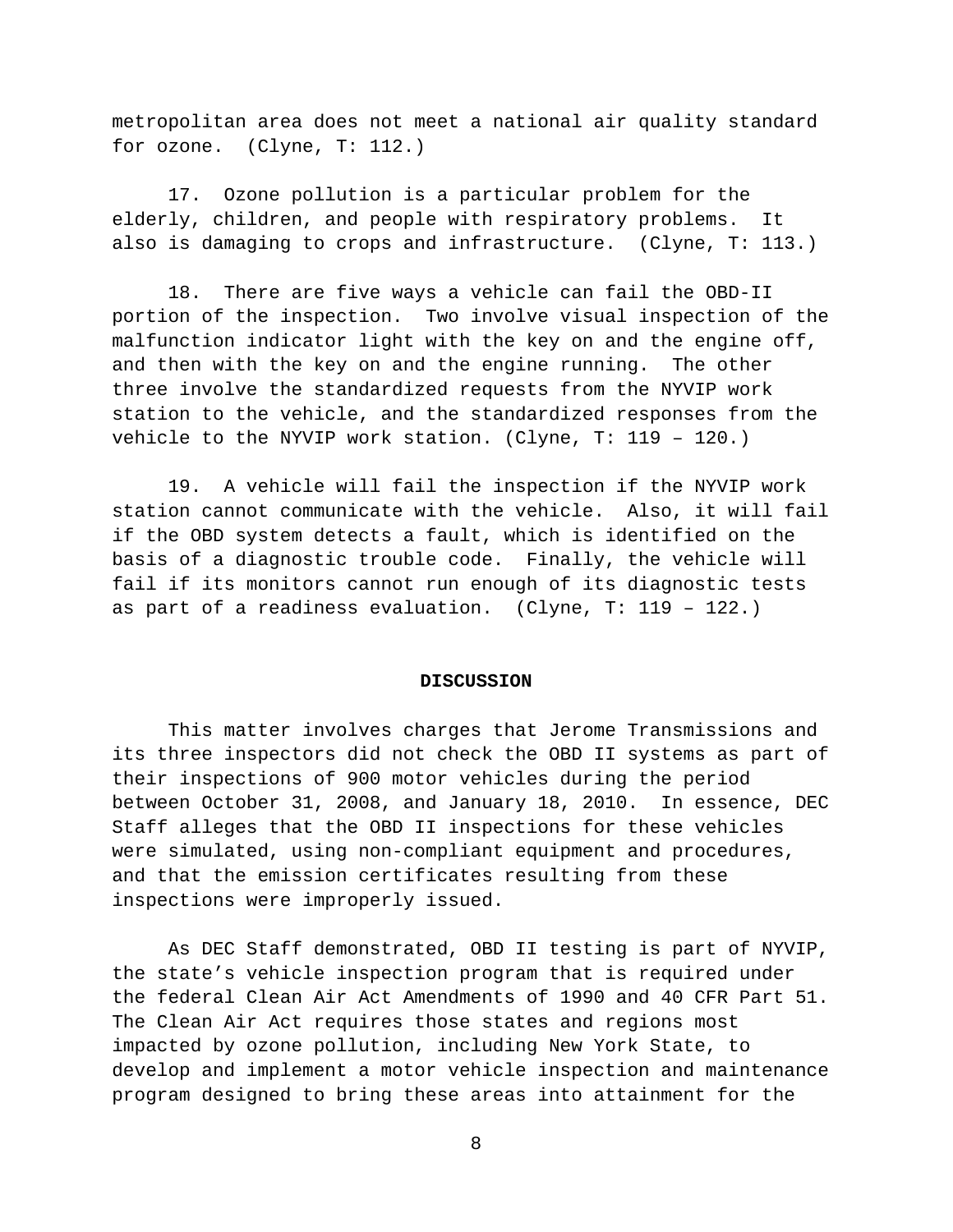national ambient air quality standard (NAAQS) for ozone. As the nine downstate counties in the New York metropolitan area have been designated by the U.S. Environmental Protection Agency to be in nonattainment of the primary ozone NAAQS, and because they are located within the ozone transport region, EPA requires that they meet the federal high enhanced inspection and maintenance standard, which includes annual emissions testing and visual inspection of the emission control devices.

## Locating the Simulator Signature

According to Mr. Clyne, at a September 2008 meeting between DMV and DEC officials, DMV reported that it believed electronic simulators were being substituted for the vehicles of record during inspections conducted in the greater New York City area. (Clyne, T: 127.) This belief was based on unrealistically high and very repetitive readings of engine RPM (abbreviation of "revolutions per minute") that were recorded during the inspection process. (Clyne, T: 127 – 128.)

Mr. Clyne said that typical RPM readings would be somewhere between 300 on the low side and 1,100 on the very high side; however, DMV regional staff were seeing RPM readings of 6,138 RPM, inspection after inspection. (Clyne, T: 128.) DEC verified the very high, unrealistic and repetitive readings of RPM from its own review of the inspection database. (Clyne, T: 128.) This led to an undercover operation in early 2009, which involved DEC investigators visiting stations that were identified through analysis of their inspection data. (Clyne, T: 129.) The feedback from this investigation led DEC to conclude that RPM alone was not a good indicator of a simulated inspection; based on the electronic information that was available, DEC settled on a detailed electronic profile (or signature) derived from 15 data fields. (Clyne, T: 129 – 130.)

DEC found this profile in the records of inspections conducted at 44 of about 10,000 stations participating statewide in the NYVIP program, during the period between March 2008 and July 2010. However, DEC could not locate the profile in the records of 18.5 million NYVIP inspections conducted between September 2004, when NYVIP started, and February 2008, or in the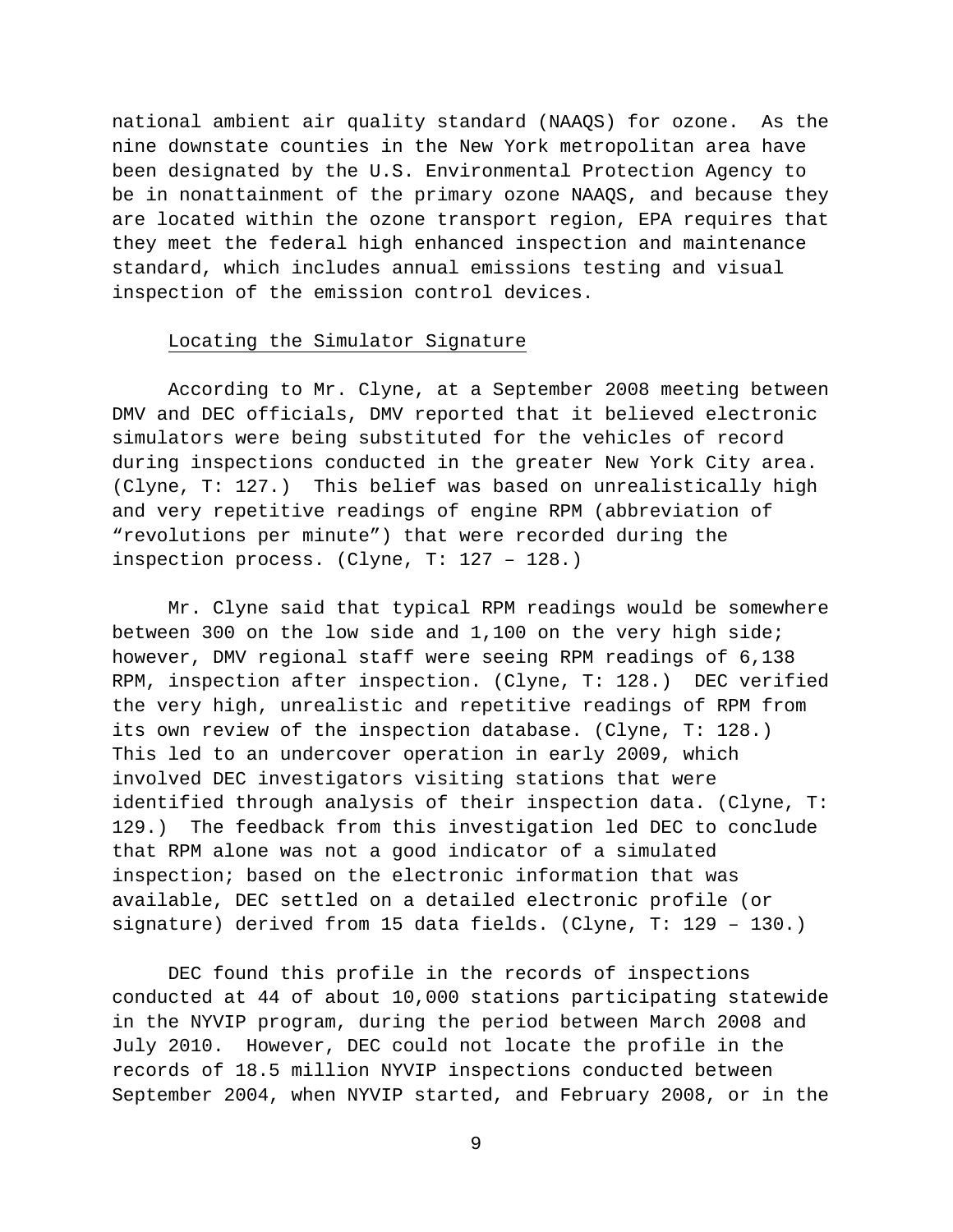records of another 9 million inspections conducted after July 2010, when DEC launched its enforcement action. (Clyne, T: 130 – 131.) This demonstrated to DEC that the profile could not be linked to a vehicle, because if it was, it would have shown up throughout the life of the program, since the signature of a vehicle does not change. (Clyne, T: 131.)

As Mr. Clyne explained, the simulated inspections charged in this matter are highlighted in orange on Exhibits No. 13 and 14, which are abstracts of inspection data retrieved from DMV. These inspections report the same information (shown in quotation marks) in the following data columns, as indicated below:

| PCM<br>ID1                   | "10"                                        |
|------------------------------|---------------------------------------------|
| PCM ID2                      | " 0 "                                       |
| CNT<br>$\overline{1}$<br>PID | "11"                                        |
| PIC CNT 2                    | " 0 "<br>should read as PID CNT 2) (T: 140) |
| RR COMP COMPONENTS           | "R"                                         |
| RR MISFIRE                   | "R"                                         |
| RR FUEL CONTROL              | "R"                                         |
| RR CATALYST                  | "R"                                         |
| RR 02<br><b>SENSOR</b>       | "R"                                         |
| RR EGR                       | "R"                                         |
| RR EVAP<br>EMISS             | "R"                                         |
| RR HEATED CATA               | "U"                                         |
| 02<br>SENSOR HEAT<br>RR      | "R"                                         |
| RR SEC AIR INJ               | "U"                                         |
| RR AC                        | "U"                                         |

(T: 139 – 142.)

Mr. Clyne used the inspection history of a particular 2005 Nissan Pathfinder, as shown on Exhibit No. 13, to highlight the distinction between an actual and a simulated inspection. At 11:20 a.m. on July 10, 2008, the vehicle passes what appears to be a valid inspection, reporting a PCM VIN (a vehicle identification number stored electronically within the vehicle's on-board computer system) that matches the DMV VIN (the number under which the vehicle is registered). However, at 9:38 a.m. on July 31, 2009, the same vehicle reports no PCM VIN, along with the 15-field simulator profile, suggesting the on-board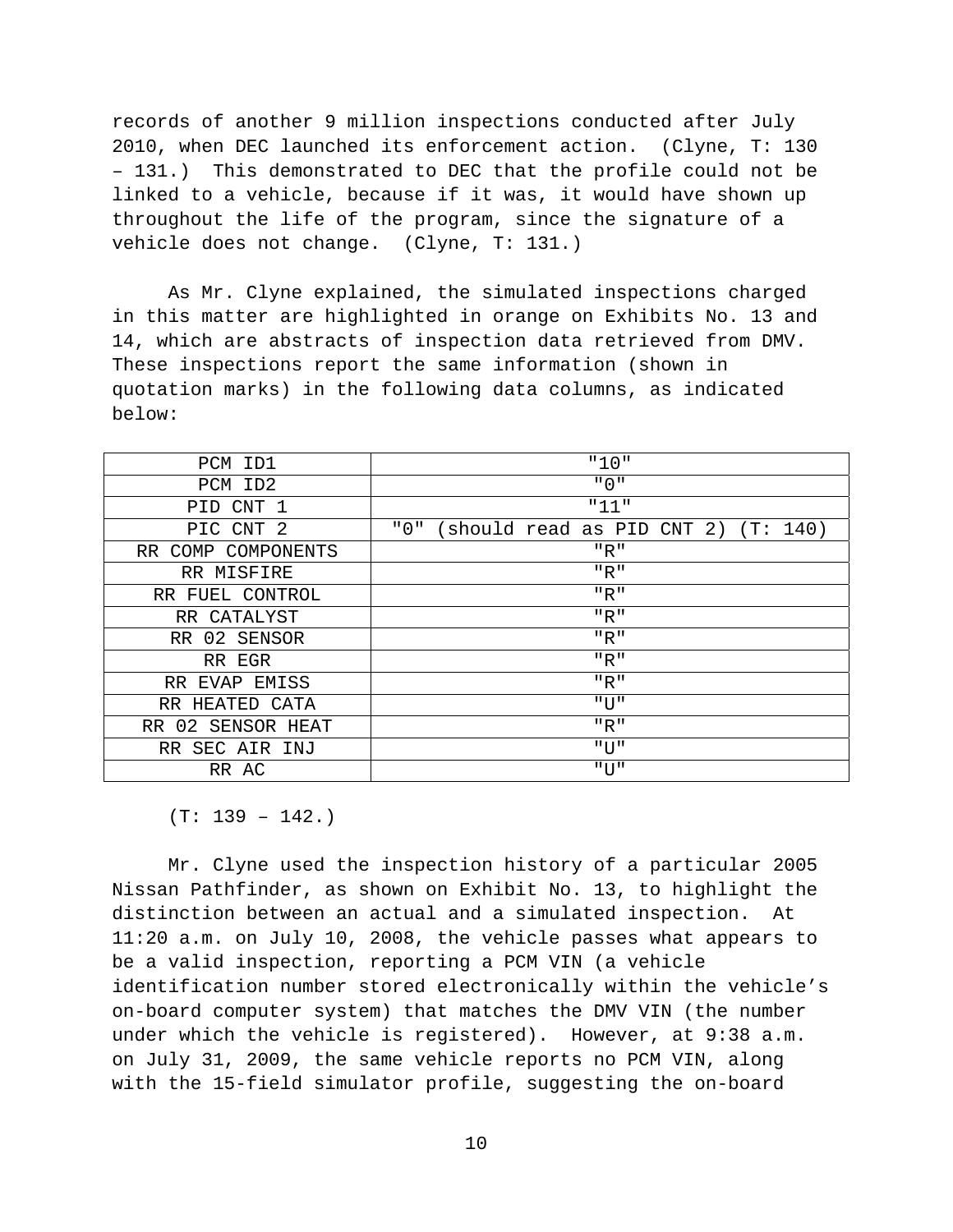computer system was not inspected at that time. (Clyne, T: 143 – 144.)

Apart from Mr. Clyne's testimony about the simulator profile, DEC Staff's case is built upon documentation that includes the inspection data retrieved from DMV (Exhibits No. 11-A and 12-A) as well as the certified DMV application records (Exhibits No. 7, 8, 9 and 10) connecting the simulated inspections to the inspection station and the inspectors themselves.

Among the columns of data on Exhibits No. 11-A and 12-A, the column DMV FACILITY NUM, fourth from the left, identifies the station where the inspection occurred, based upon the facility number assigned by DMV when it processed the station's application. The number that appears under this heading for each inspection, 7104888, is the same as the number that was assigned by DMV on the application of Jerome Transmissions (Exhibit No. 7), as displayed in the upper left hand corner of the application's first page. This number also appears on the inspection station license, and must be scanned into the facility's NYVIP work station before any inspections can be performed on the equipment, as explained in the NYVIP operators' instruction manual.

Also among the columns of data in Exhibits No. 11-A and 12- A, the column headed CI NUM, seventh from the left, identifies the certified inspector who performed each inspection, based upon the certificate number assigned by DMV when it processed the inspector's application. The three identifiers in this column are 5JQ9, 4XY7 and 6HS8, those assigned to Mr. Almonte, Mr. Ramos and Mr. Bermudez, respectively, as displayed in the upper right hand corner of the first page of each of their applications. (See Almonte application, Exhibit No. 8; Ramos application, Exhibit No. 9; and Bermudez application, Exhibit No. 10.) The inspectors' assigned number appears on his or her certification card, which is scanned into the NYVIP work station prior to each inspection, as Mr. Devaux explained (T: 42). When the number then appears in the inspection data, it may be presumed that the inspector associated with that number did the inspection, because DMV prohibits an inspector from letting his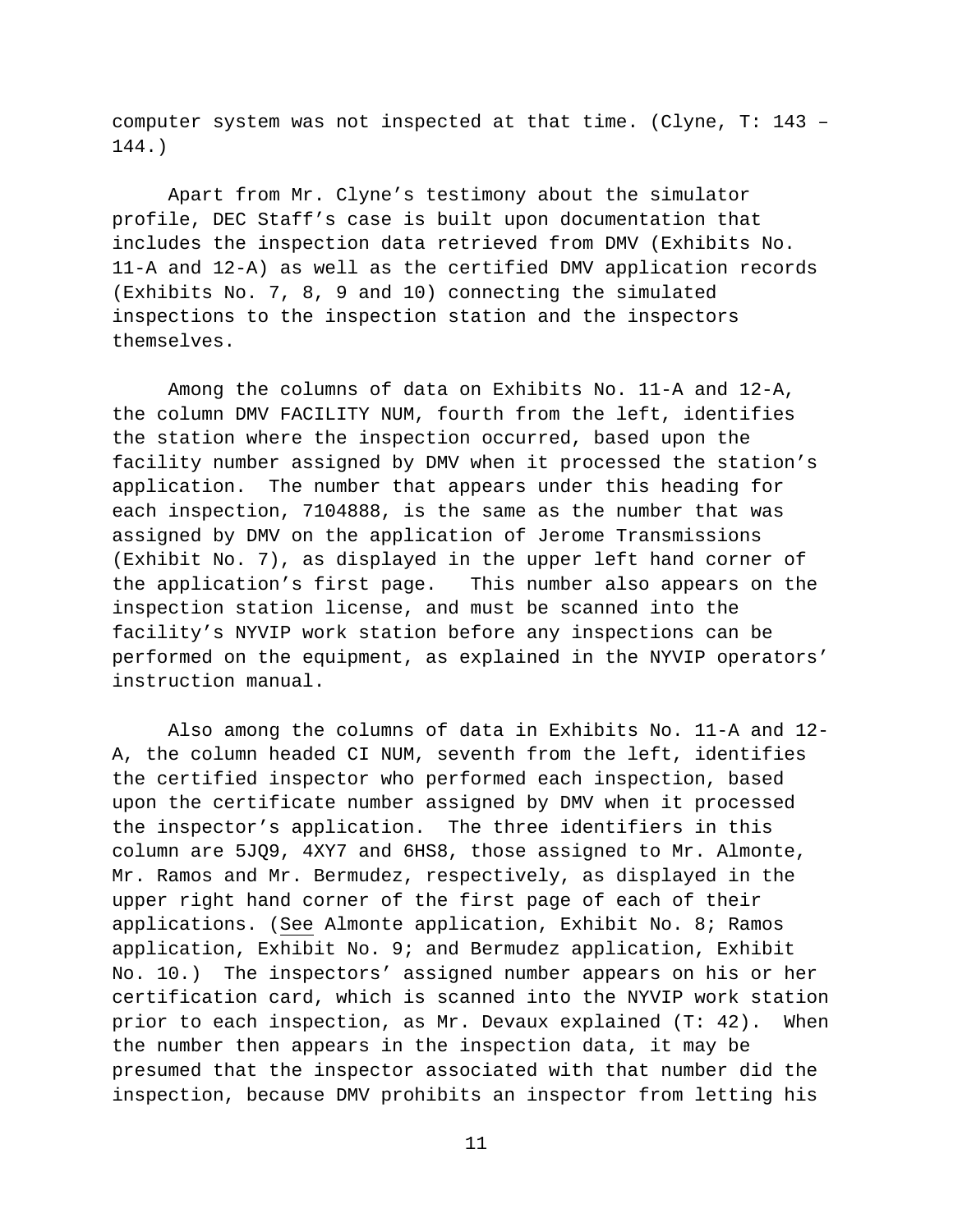or her card be used by any other person, and from leaving one's card unattended. (See 15 NYCRR  $79.17(c)(2)$ .)

As the respondents point out, neither of DEC Staff's witnesses were present during any of the inspections at issue in this matter, and no electronic device or simulator was seen or recovered from the inspection station. Even so, DEC Staff adequately demonstrated that a simulator was used during 900 inspections performed at Jerome Transmissions between October 31, 2008, and January 18, 2010. This demonstration was made through a combination of the documentary evidence, all of which Mr. Clyne retrieved from DMV, and the testimony of Mr. Clyne associating simulator use with the 15-field electronic signature that appears in the inspection data.

Remarkably, the respondents did nothing to impeach Mr. Clyne's testimony about the identification and significance of the signature, nor did they take the stand themselves to contradict his account of how, where and by whom the inspections were performed. Had Mr. Clyne's account been inaccurate, one would expect the respondents, who were present at the hearing, to have offered evidence to refute it.

There is no question that the inspections documented in Exhibits No. 11-A and 12-A are attributable to Jerome Transmissions, because its DMV-assigned facility number, which the station would have scanned into the test equipment, appears in relation to each of the inspections. Also, there is no question that Mr. Ramos, Mr. Almonte and Mr. Bermudez performed the inspections, because their certificate numbers appear in the inspection data.

### Respondents' Claims

According to the respondents, the inspection data in Exhibits No. 11-A and 12-A is unreliable because, for each inspection, there is additional data maintained by DMV that is not reflected in the exhibits. In fact, both exhibits are abstracts derived from a DMV database that includes fields of information not shown in the exhibits, as Mr. Clyne acknowledged (T: 133). However, the fields that are shown, which include all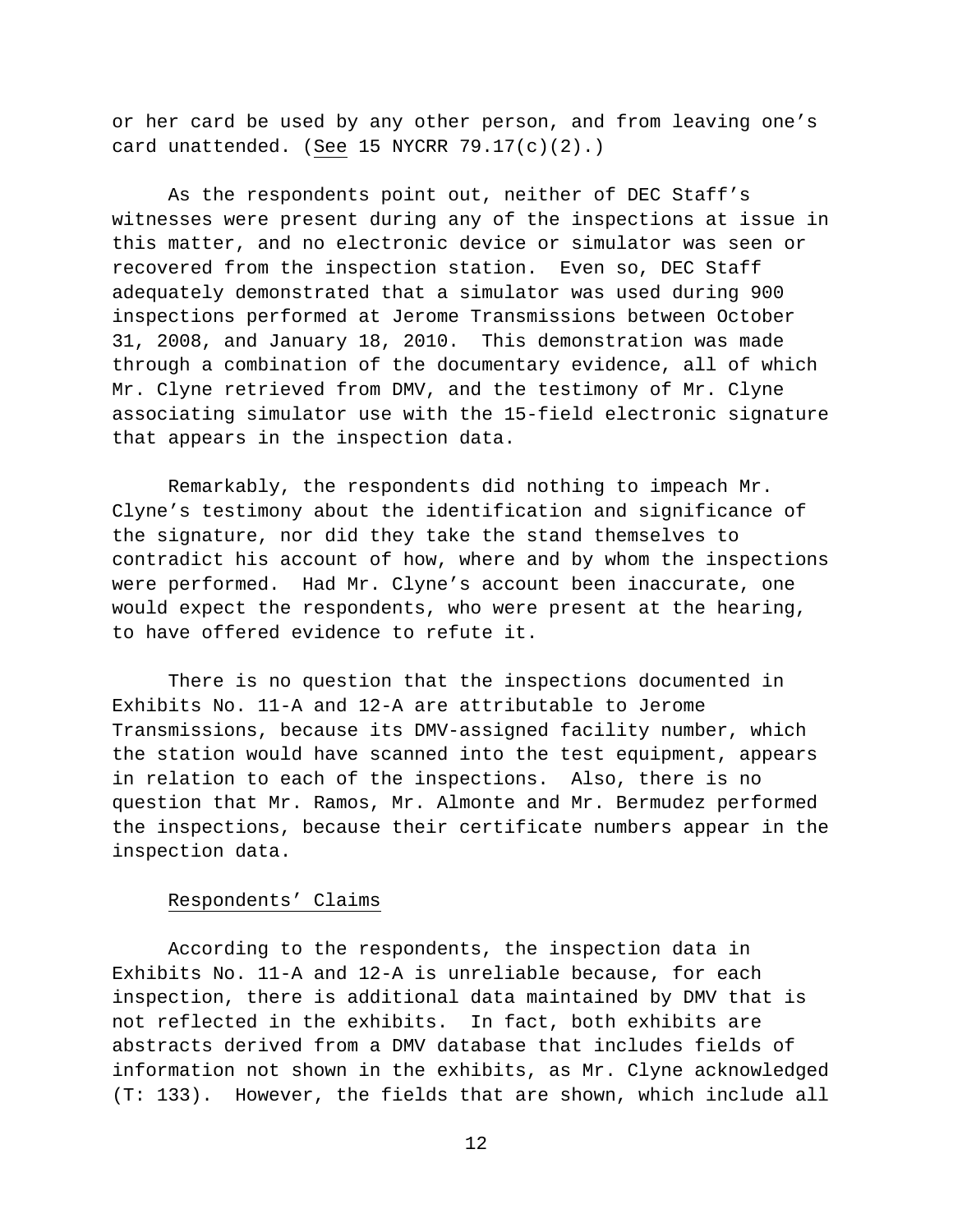those reflecting the OBD II emissions inspections, exhibit the entire simulator profile described in Mr. Clyne's testimony. In summary, DEC Staff presented the data it concluded was relevant to its claim that certain of these inspections were simulated. If other data, not shown in the exhibits, is also pertinent to the OBD II inspections, and could be relevant to the issue of their simulation, the respondents did not say so, or request such data's production at the hearing. Therefore, contrary to the respondents' proposal, I draw no negative inference from Staff's failure to offer, as part of its case, all the data available from DMV.

In relation to Exhibits No. 11-A and 12-A, the respondents also argue that there is no evidence as to when the data contained in these exhibits was entered into DMV's database, or when the queries of that database were run. As explained in the certifications prepared by Brad Hanscom, DMV's records access officer (Exhibits No. 11 and 12), the data shown in the exhibits was entered "at the time the recorded transactions or events took place or within a reasonable time thereafter." Also, as Mr. Devaux explained, the inspection data would have been transmitted to DMV almost contemporaneously with each inspection, the time and date of which are recorded, though the queries of the data base occurred much later, in conjunction with the investigation of suspected simulator use.

In their closing brief, the respondents argue that the NYVIP equipment was not inspected either prior to, or after, the charges being brought in this case, so that there is no evidence that the equipment was even working properly in the first place. In fact, while Mr. Clyne acknowledged that DEC did not inspect the equipment before or after the inspections at issue, the respondents for their part offered no evidence to suggest that there had been an equipment malfunction, or that the reported inspection data was in any way inaccurate. If there was any problem with the equipment, nothing was produced to substantiate it.

Mr. Devaux explained that the station and its inspectors do not have access to the data stored on the NYVIP work station, but that the data backed up on the machine is retrievable by a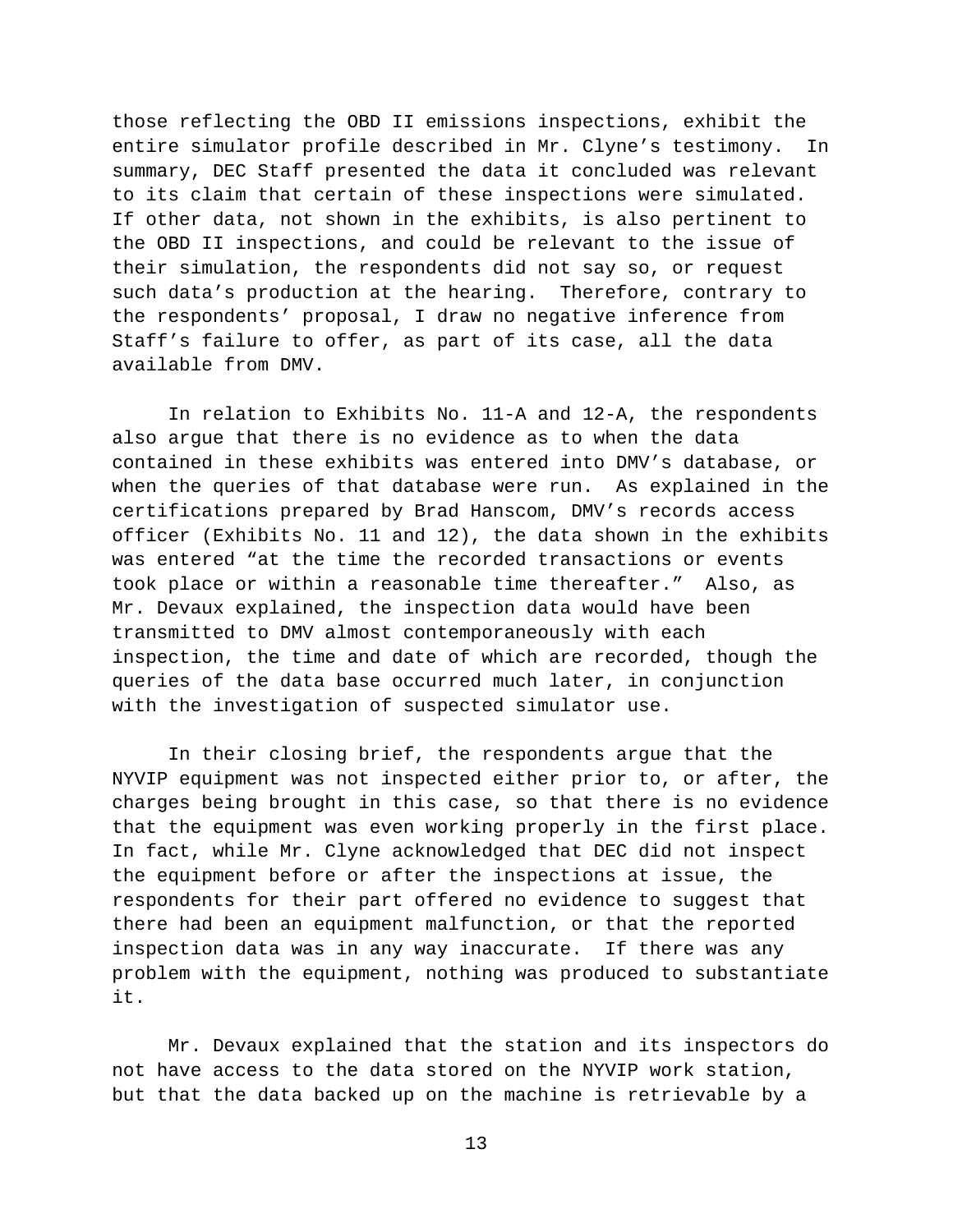DMV automotive facilities inspector. (T: 67 – 68.) According to the respondents, the allowance for DMV access to the work station computer creates a real possibility that data contained within the inspection station records may have been tampered with or altered, whether intentionally or inadvertently. I find no evidence to support this contention; in fact, the evidence indicates that the inspection data moved rapidly, in a matter of seconds, upon completion of each inspection, from the station to DMV, where it remained securely stored until retrieved by DEC pursuant to a request under the state's Freedom of Information Law.

The respondents contend that because SGS Testcom supplies, maintains and repairs the NYVIP equipment, it is possible that SGS Testcom tampered with the inspection data, and that Testcom would have a motive to do so, since its revenue is tied to the number of inspections that are performed. Again, there is no evidence to support this argument, and I reject it accordingly.

Also, the respondents argue that because there is an allowance for inspectors to manually input data into the NYVIP equipment, human error in that regard may have been involved in the generation of data that DEC alleges is irregular. In fact, human error could not explain the data in question, because that data was generated electronically, by direct communication between the NYVIP unit and the item it was plugged into, whether that item was a vehicle or a simulator standing in for a vehicle.

Finally, the respondents point out that because no representative of DEC or DMV observed the inspections at issue, neither agency can say whether there was a simulator inside any vehicle prior to its presentation at Jerome Transmissions. It is true that, for any particular inspection, one cannot rule out the possibility that a simulator was implanted by a motorist, to fool the inspector. However, the respondents offered no explanation of how this would happen, or examples that it did, at Jerome Transmissions or any other facility. If motorists were fraudulently employing simulators, one would expect the simulator use to have been detected more broadly at stations statewide, rather than at the very few stations identified in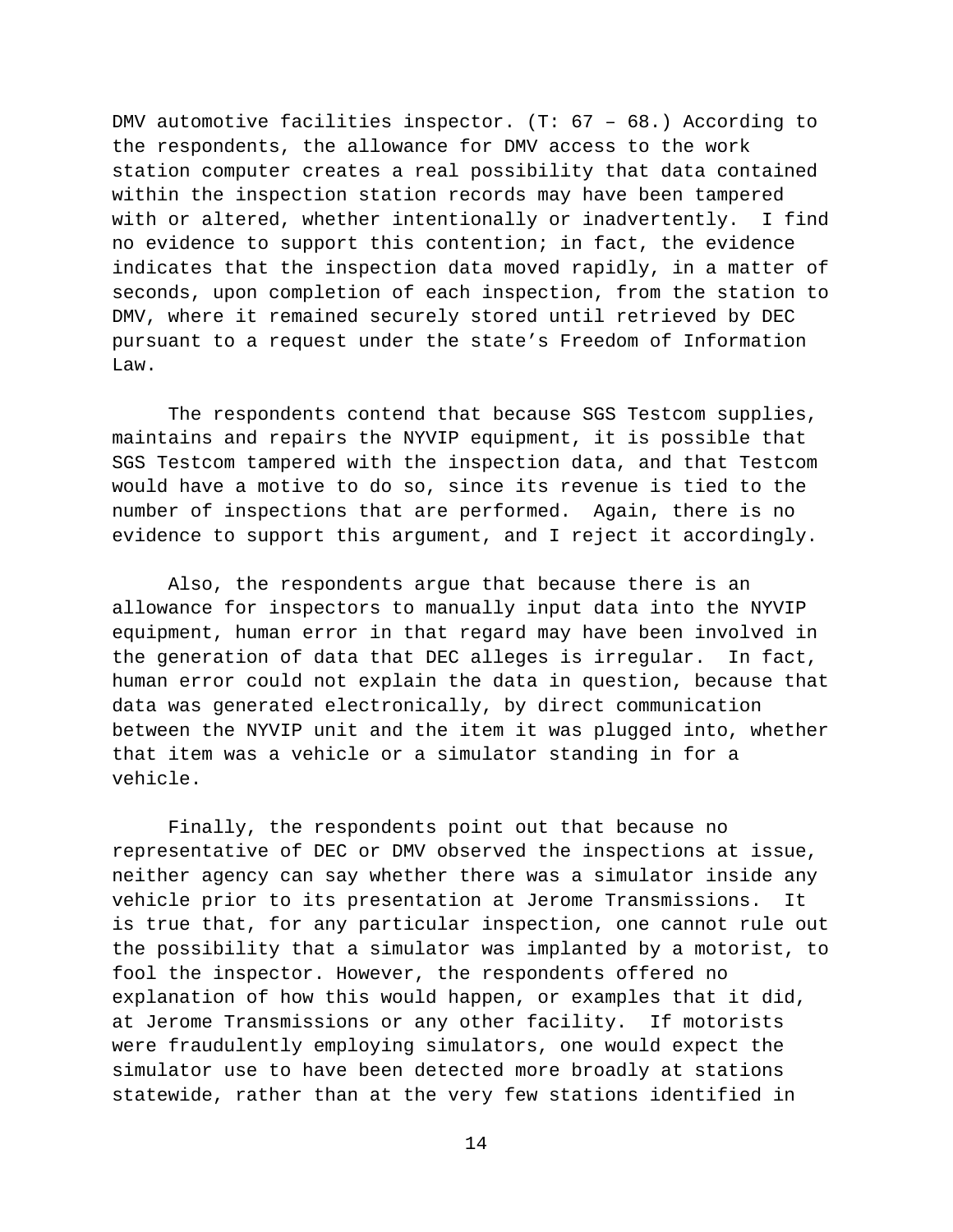DEC's investigation, where violations were of a repetitive nature, with 900 at this station alone over a period of 15 months.

## Liability for Violations

DEC has charged the respondents with violations of both 6 NYCRR 217-4.2 (first cause of action) and 217-1.4 (second cause of action). I find that the violations of 6 NYCRR 217-4.2 have been established, but do not find additional violations of 6 NYCRR 217-1.4. Furthermore, I find that all the violations of 6 NYCRR 217-4.2 may be attributed to Jerome Transmissions as the licensed inspection station, and that Mr. Ramos, Mr. Almonte and Mr. Bermudez, as the station's certified inspectors, may be held liable for the non-compliant inspections that they performed.

- Violation of 6 NYCRR 217-4.2

According to 6 NYCRR 217-4.2, "[n]o person shall operate an official emissions inspection station using equipment and/or procedures that are not in compliance with department [DEC] procedures and/or standards." For purposes of this regulation, "official emissions inspection station" means "[a] facility that has obtained a license from the Commissioner of Motor Vehicles, under section 303 of the VTL [Vehicle and Traffic Law], to perform motor vehicle emissions inspections in New York State"  $[6$  NYCRR 217-1.1(k)]. VTL 303(a)(1) explains that a license to operate an official inspection station shall be issued only upon written application to DMV, after DMV is satisfied that the station is properly equipped and has competent personnel to make inspections, and that such inspections will be properly conducted.

I find that 6 NYCRR 217-4.2 was violated on 900 separate occasions by the use of a simulator to perform OBD II emissions inspections. The use of simulator is not consistent with the emissions inspection procedure set out at 6 NYCRR 217- 1.3(a)(3)(i) and (ii), which requires testing of the vehicle's OBD system to ensure that it functions as designed and completes diagnostic routines for necessary supported emission control systems. As DEC Staff argues, a certified motor vehicle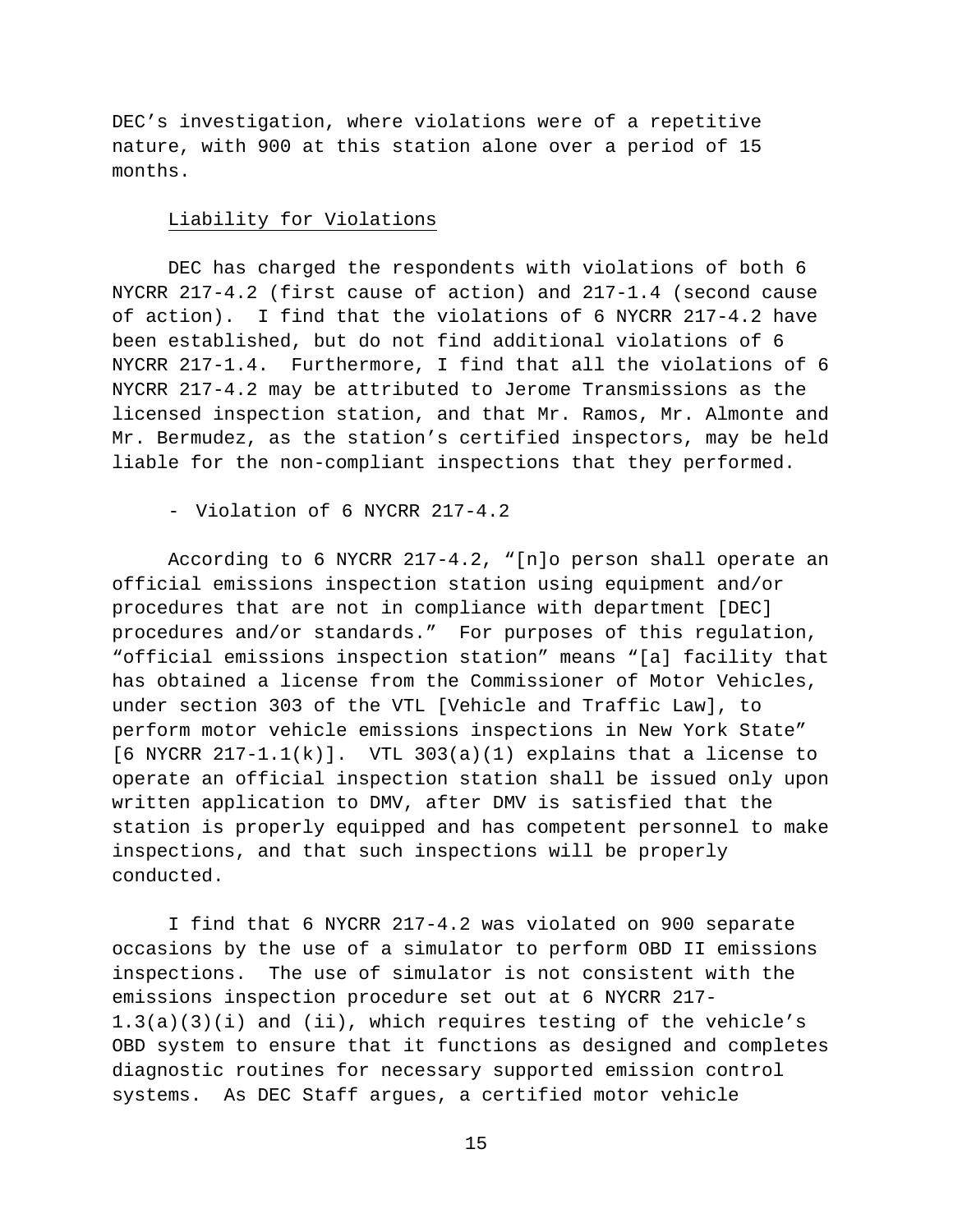emissions inspector cannot determine whether the OBD II system in a motor vehicle presented for inspection meets these criteria unless he or she checks the system with the inspection station's NYVIP equipment. If the inspector plugs the NYVIP work station into a simulator instead of the vehicle, it cannot be determined whether the vehicle would pass the OBD II inspection.

Jerome Transmissions is liable for all 900 violations because, at the time they occurred, it held the license to "operate" the official inspection station. Pursuant to 15 NYCRR 79.8(b), the official inspection station licensee "is responsible for all inspection activities conducted at the inspection station," and is not relieved of that responsibility by the inspectors' own duties, which include performing inspections in a thorough manner. [See 15 NYCRR 79.17(b)(1) and (c).] As a private corporation, Jerome Transmissions also falls within the definition of "person" at 6 NYCRR 200.1(bi).

Each inspector is also liable for the violations attributable to his own non-compliant inspections. This liability is due to the connection between the official inspection station, which is licensed under VTL 303, and the inspectors who work at the station, who are certified under VTL 304-a. Pursuant to 15 NYCRR 79.8(b)(2), the specific duties of the inspection station include employing at all times, at least one full-time employee who is a certified motor vehicle inspector to perform the services required under DMV's regulations. In this sense, the inspection station operates through the services that its inspectors provide.

In summary, each inspector should share liability with the inspection station for the OBD II inspections he performed using a device to simulate the vehicle that had been presented. However, there is no basis for holding the inspectors liable for each other's non-compliant inspections. That includes Mr. Almonte, who is identified in the complaint as the owner and operator of Jerome Transmissions. According to the original facility application of Jerome Transmissions (Exhibit No. 7), Mr. Almonte owns 100 percent of its stock; however, the corporation exists independent of its ownership, as a separate legal entity. Also, Jerome Transmissions, not Mr. Almonte, is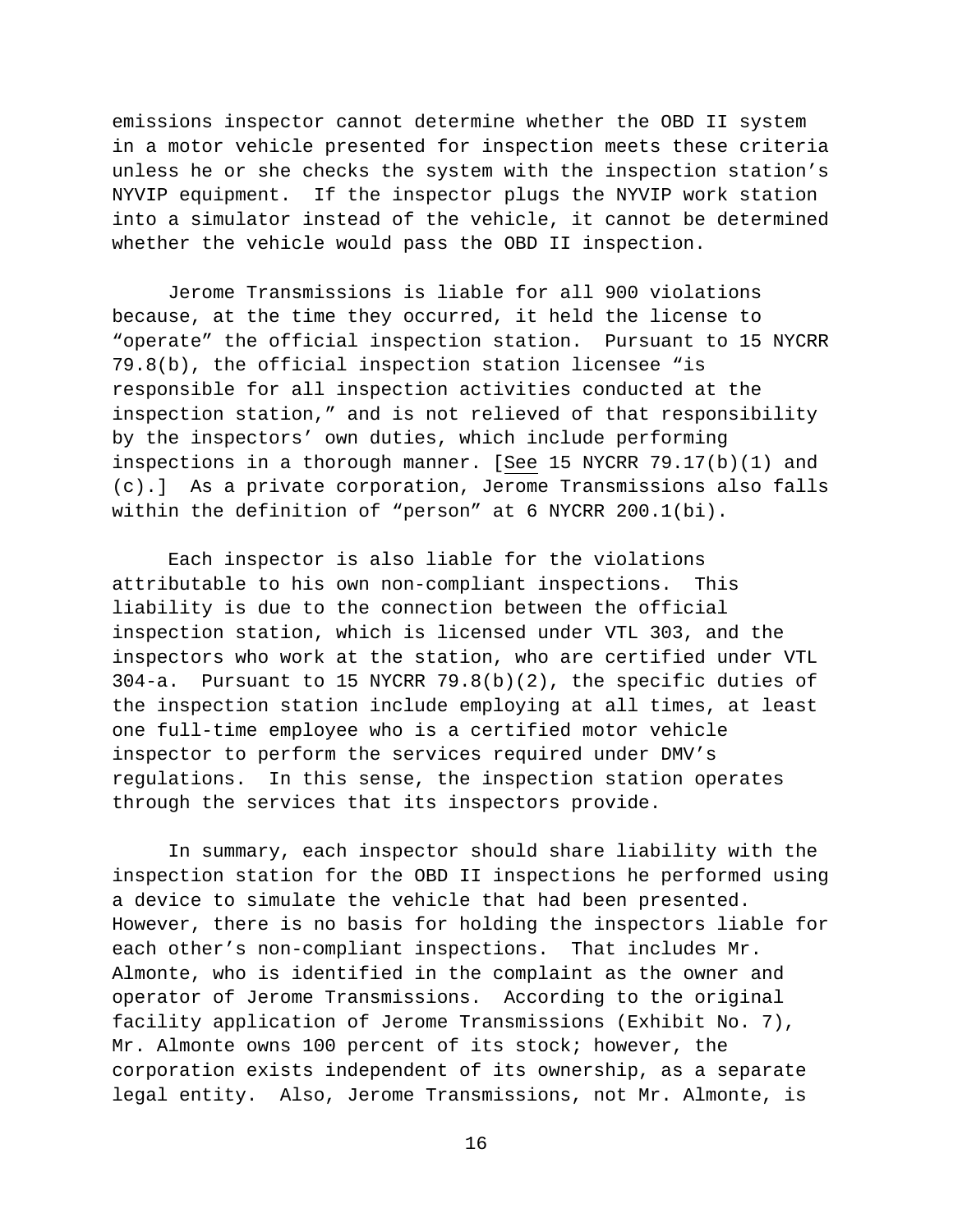the licensed operator of the inspection station, which makes Jerome Transmissions responsible for the inspection activities conducted there, as noted above. Mr. Almonte performed the vast majority of the simulated inspections at issue here, and is also the corporation president. However, there is no evidence that, in his capacity as a corporate officer, he facilitated the other inspectors' violations.

In their closing brief, the respondents claim that DEC Staff failed to prove any violation of 6 NYCRR 217-4.2 because no evidence was provided as to the standards or procedures set forth by DEC for emissions inspections. I find that 6 NYCRR 217-1.3 and Mr. Clyne's testimony, which is consistent with that provision, adequately explain the procedures that were not complied with in this matter. DEC anticipates that, in an OBD II inspection, there will be communication between the NYVIP work station and the vehicle's OBD II system. When this does not happen, it is a violation of DEC procedure.

In their closing brief, the respondents also claim that insufficient proof was offered to show that Jerome Transmissions was an "official emissions inspection station," and that the document offered to prove that fact, Exhibit No. 7, is inconclusive. Granted, Exhibit No. 7 is a facility application, not a license; however, the number assigned by DMV to the application, 7104888, matches the DMV facility number for each inspection recorded in Exhibits No. 11-A and 12-A. As Mr. Devaux explained, the fact that a facility number was assigned by DMV, with an expiration date that is also recorded on the application, indicates not only that an application was received, but that it was approved. (T: 52, 53.)

The respondents point out that the application was for both a repair shop and inspection station, and suggest the possibility that the repair shop application was approved while the inspection station application was denied. There is no evidence to support this understanding, either in the shaded area of the application, which documents its processing by DMV, or elsewhere in the record; in fact, without approval of the inspection station application, Jerome Transmissions would not have received the NYVIP inspection equipment. As another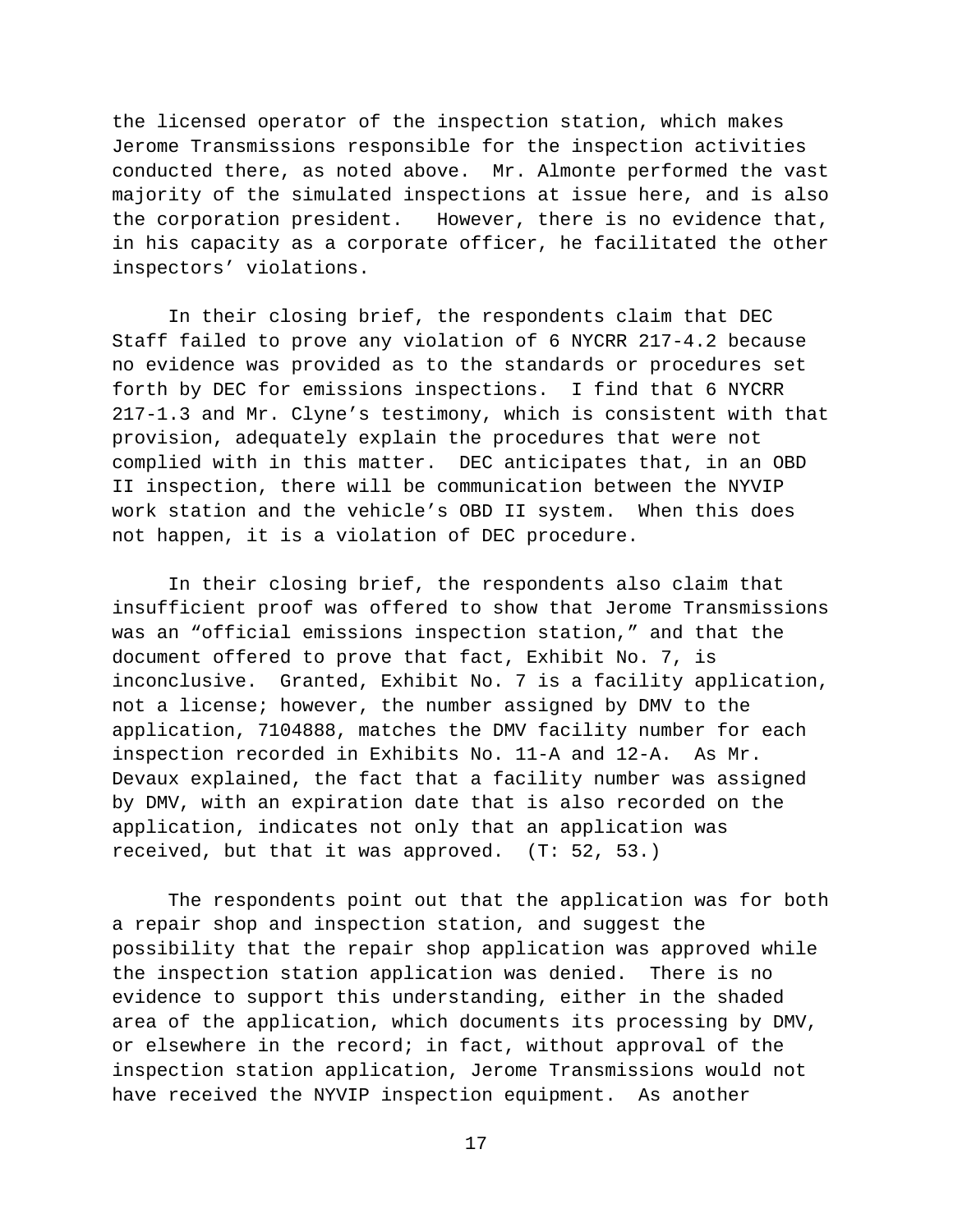indication that Jerome Transmissions was a licensed inspection station, counsel for the respondents asserted that its inspection station license has been revoked and turned in for inspection-related violations that occurred subsequent to those charged in this matter. (T: 181 – 182.)

The respondents note that DEC Staff offered only two pages of what appears to be a four-page facility application that Jerome Transmissions submitted to DMV. While it is unknown what other information may have been on the missing two pages, Jerome Transmissions, which filed the application, failed to offer them, and the pages that were admitted were sufficient for DEC Staff's purpose of linking Jerome Transmissions to the DMV facility number appearing on the inspection data abstracts.

The respondents also note that two of the applications for certification as a motor vehicle inspector (Exhibit No. 8, for Mr. Almonte, and Exhibit No. 10, for Mr. Bermudez) are unsigned, and that the signature on the application for Mr. Ramos (Exhibit No. 9) is illegible. From this, they argue there is no proof that they submitted the applications, raising the possibility that they were submitted by others, who used their names and personal information. Where an application is unsigned, a question exists whether it is complete and should have been processed. However, the fact is that all the applications were processed, as evidenced by the certificate numbers assigned by DMV, and it is the linkage between those numbers and the inspector names that DEC Staff was able to demonstrate as part of its case. Whether the applications were filled out by the respondents or other people is not germane, and, of particular significance, none of the respondents testified that the applications were not their own, which one would expect them to had they not completed the applications themselves.

The respondents argue that admitting the DMV application documents (Exhibits No. 7 to 10) into evidence through Mr. Devaux's testimony was reversible error, since Mr. Devaux could not authenticate them and indicated an insufficient familiarity with the application process. Actually, the documents were admitted on the basis of DMV's certifications, appearing on the back of each page, that the documents are true and complete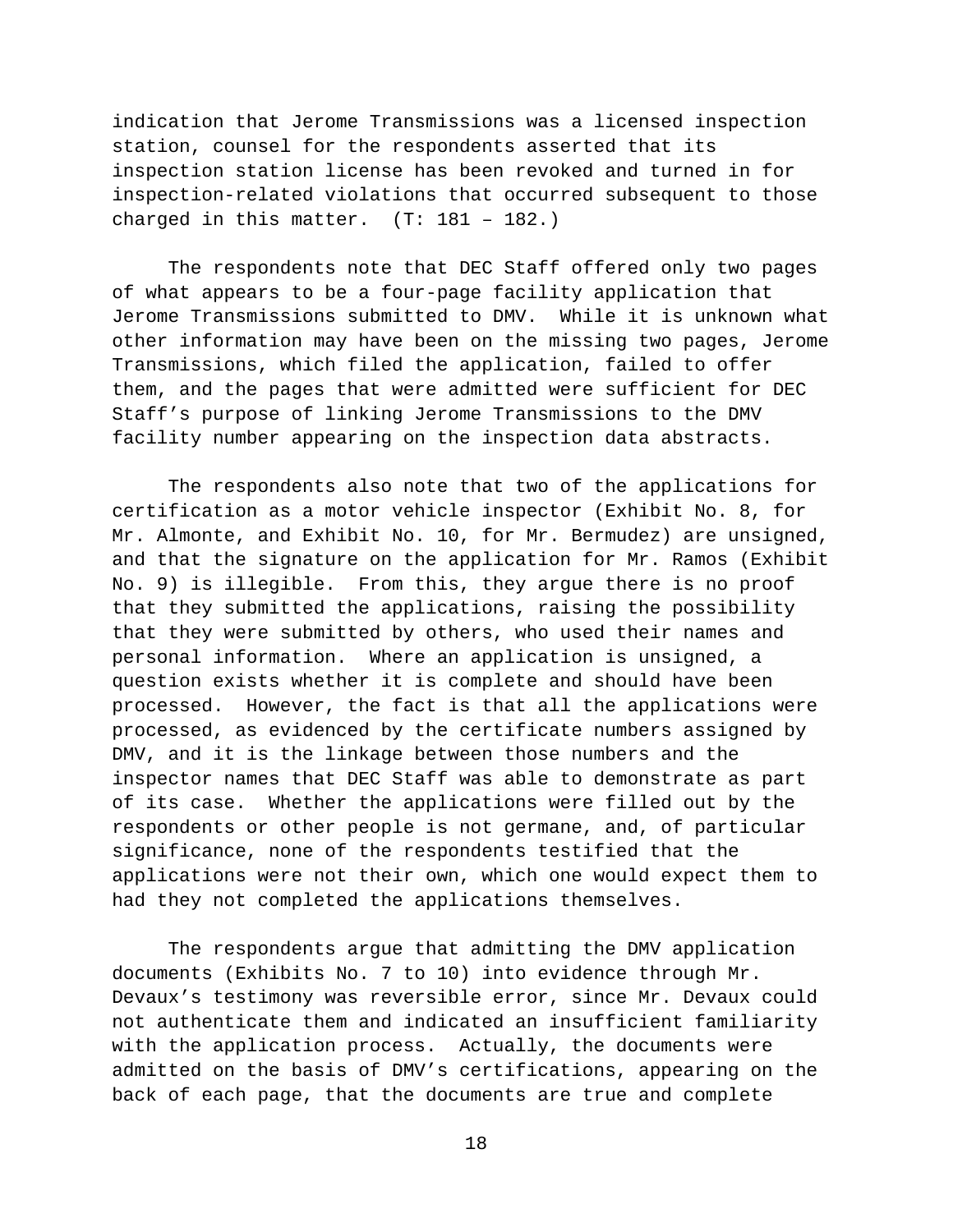copies of records on file with that agency. (T: 58, 59.) Also, Mr. Clyne testified as to how he retrieved these documents from DMV, to match the facility and certified inspector numbers on the data abstracts to the names behind them, for the purpose of issuing notices of violation. (T: 146, 147.)

- Violation of 6 NYCRR 217-1.4

In a separate cause of action, the respondents are charged with violations of 6 NYCRR 217-1.4. According to this provision: "No official inspection station as defined by 15 NYCRR 79.1(g) may issue an emission certificate of inspection, as defined by 15 NYCRR 79.1(a), for a motor vehicle, unless that motor vehicle meets the requirements of section 217-1.3 of this Subpart."

Violations of 6 NYCRR 217-1.4 cannot be found because DEC offered no evidence that Jerome Transmissions was an official inspection station "as defined by 15 NYCRR 79.1(g)." Section 79.1(g) defines an "official safety inspection station" as one "which has been issued a license by the Commissioner of Motor Vehicles pursuant to Section 303 of the Vehicle and Traffic Law, to conduct safety inspections of motor vehicles exempt from the emissions inspection requirement" (emphasis added). There was no evidence that Jerome Transmissions had such a license; the only evidence was that it was licensed, pursuant to VTL Section 303, to inspect vehicles that are subject to emissions inspections. Also, there was no evidence that the respondents conducted improper safety inspections, or violated any laws or regulations in that regard; the only proof was with respect to emissions (OBD II) inspections not being performed consistent with DEC procedure.

In paragraph 17 of its complaint, DEC Staff alleges that the respondents violated 6 NYCRR 217-1.4 by issuing emission certificates of inspection to motor vehicles which had not undergone an official emissions inspection. However, an official safety inspection station, as defined by 15 NYCRR 79.1(g), does not issue emission certificates of inspection, because the vehicles it inspects are exempt from the emissions inspection requirement.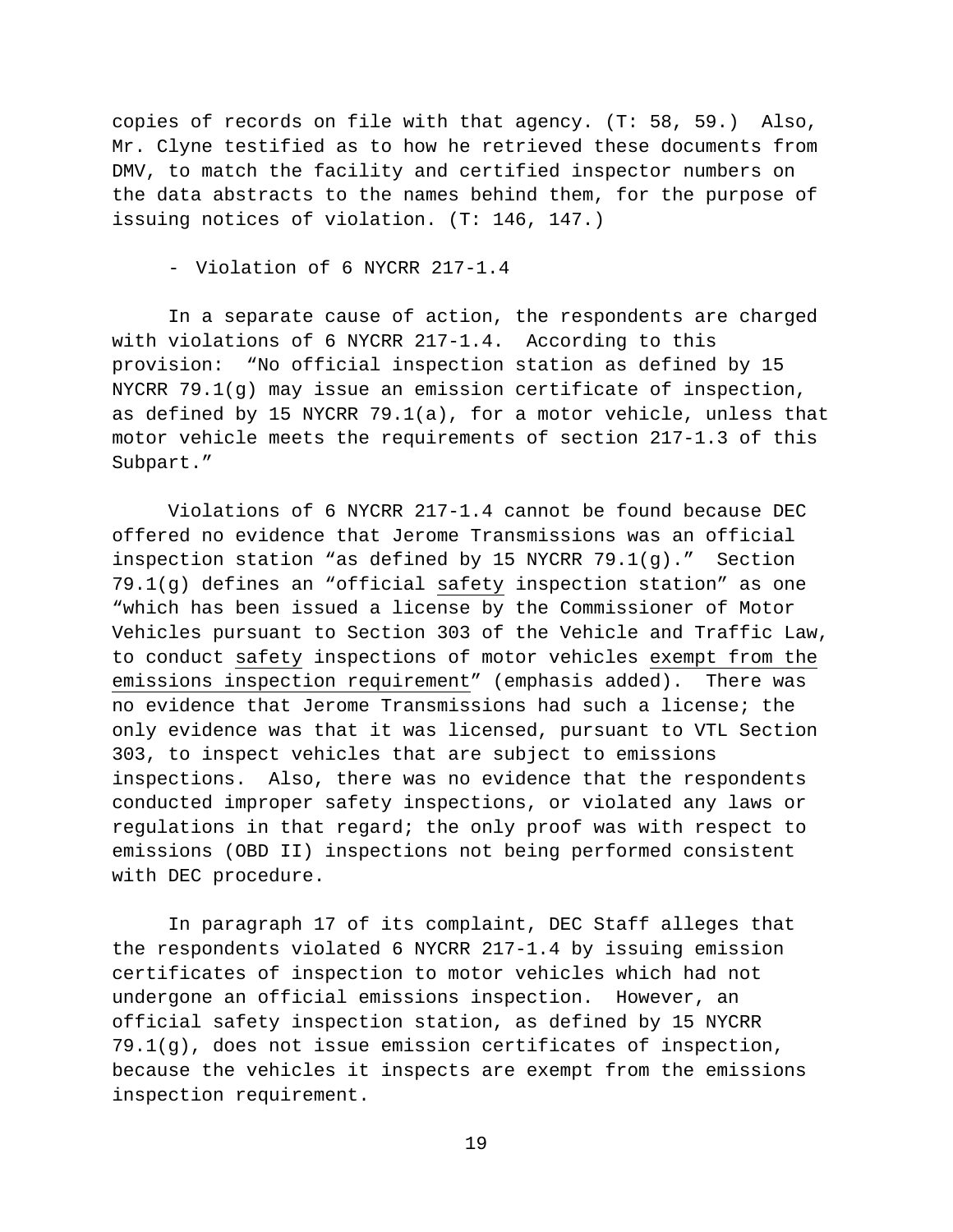In its closing brief, DEC Staff argues that, since the term "official inspection station" is defined within Subpart 217 itself (more precisely, at 6 NYCRR  $217-1.1(k)$ ), that definition should control for the purpose of interpreting 6 NYCRR 217-1.4. I disagree, since 6 NYCRR 217-1.4 clearly states that it applies to official inspection stations "as defined by 15 NYCRR 79.1(g)." Also, 6 NYCRR  $217-1.1(k)$  is not a definition of "official inspection station," but a definition of "official emissions inspection station" (emphasis added).

In summary, because there is no evidence that Jerome Transmissions was an official inspection station "as defined by 15 NYCRR 79.1(g)" (i.e., an official safety inspection station), the second cause of action must be dismissed, consistent with the dismissal of similar causes of action in matters involving other stations where simulators were used. (See, for instance, Matter of Geo Auto Repairs, Order of the Commissioner, March 14, 2012, at 3 and 4.)

## Respondents' Affirmative Defenses

As noted above, the respondents asserted three affirmative defenses in their answer (Exhibit No. 2). According to 6 NYCRR 622.4(c), the answer "must explicitly assert any affirmative defenses together with a statement of facts which constitute the grounds of each affirmative defense asserted." None of the affirmative defenses, as asserted in the answer, contained a statement of supporting facts, and on that basis alone these defenses may be dismissed. At the hearing, the respondents' counsel was provided an opportunity to clarify and explain the bases for the defenses, so that DEC Staff could address their merits in its closing brief. I agree with Staff that the affirmative defenses, as outlined below, should be dismissed.

- Failure to State a Cause of Action

As a first affirmative defense, the respondents allege that the complaint fails to state a cause of action upon which relief may be granted.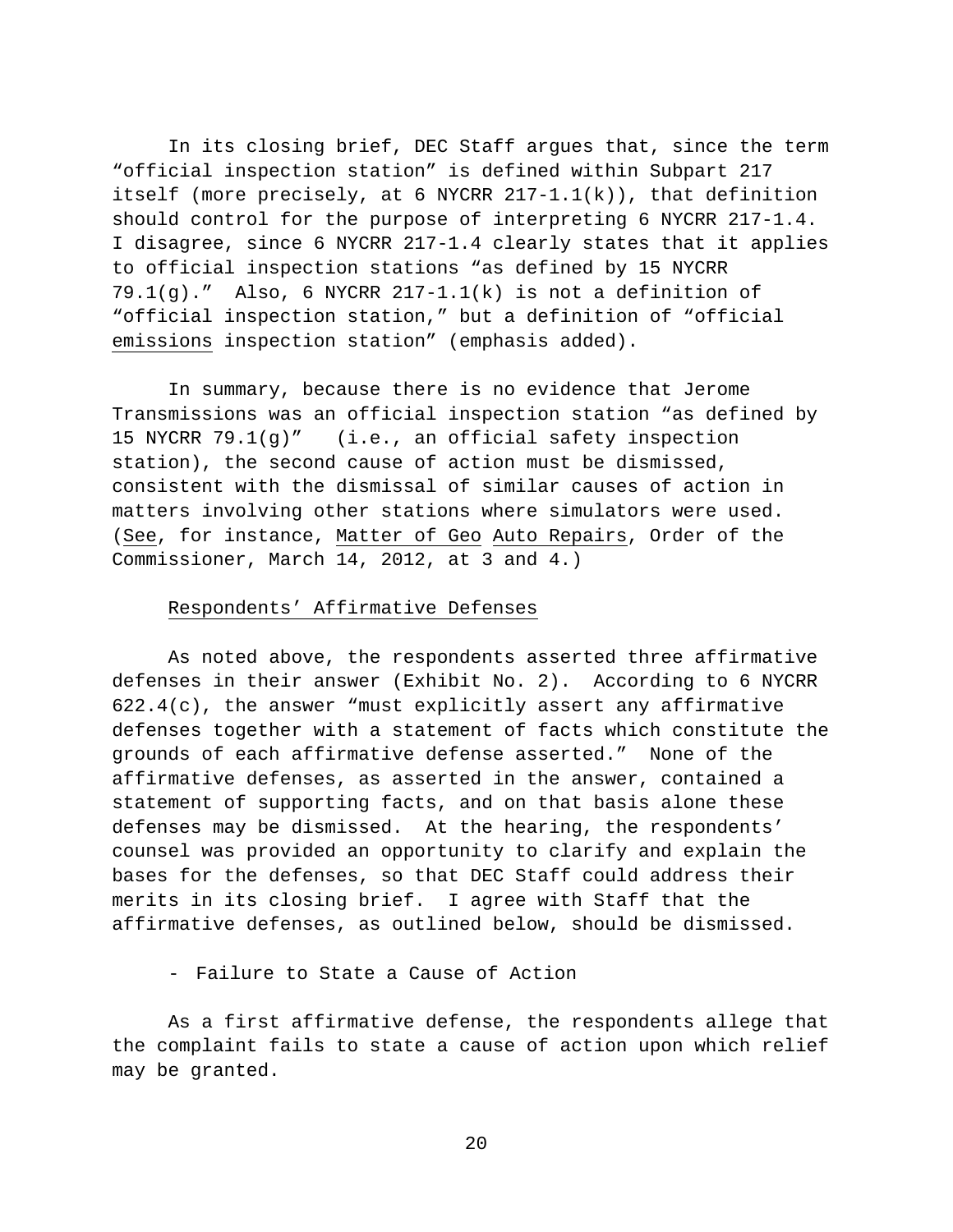As was pointed out in Matter of Grammercy Wrecking and Environmental Contractors, Inc. (DEC ALJ's Ruling, January 14, 2008), the failure to state a claim is not properly pleaded as an affirmative defense; instead, according to the Civil Practice Law and Rules, it is a ground for a motion to dismiss. As an affirmative defense, it is mere surplusage, since DEC Staff has the burden of properly pleading and then adequately proving the charges in its complaint. (See 6 NYCRR  $622.11(b)(1)$  and  $(2)$ , stating that DEC Staff has the burden of proof on all charges and matters which it affirmatively asserts in the complaint, while the respondent bears the burden of proof regarding all affirmative defenses.)

Because the defense of failure to state a cause of action serves no purpose, it may be ignored unless and until a respondent moves to dismiss. (See Matter of Truisi, Ruling of the Chief ALJ, April 1, 2010, at 12.) Here, moreover, the issue is academic, in that DEC Staff has adequately demonstrated violations of 6 NYCRR 217-4.2, as charged in the complaint's first cause of action. At the hearing, the respondents' counsel said that Staff failed to prove all the elements required for the charges in each cause of action (T: 198). However, that is true only for the second cause of action, as discussed above.

- Third Party Responsibility

As a second affirmative defense, the respondents allege that the alleged incidents described in DEC Staff's complaint were the result of the actions and/or inactions of third parties over whom the respondents had no control. Those third parties were not identified in the answer, which itself would be a basis for dismissal of the affirmative defense. At the hearing, the respondents' counsel argued that any violations may have been caused by alteration of, or tampering with, inspection data, either by SGS Testcom, the NYVIP program manager, which controls and forwards the data to DMV, or by state inspectors who have access to the data on the NYVIP work station. (T: 198.) No evidence was provided in support of these claims, and for that reason they may be disregarded. While it is true, as respondents' counsel argued, that the respondents would not have access to the inspection data recorded on the NYVIP work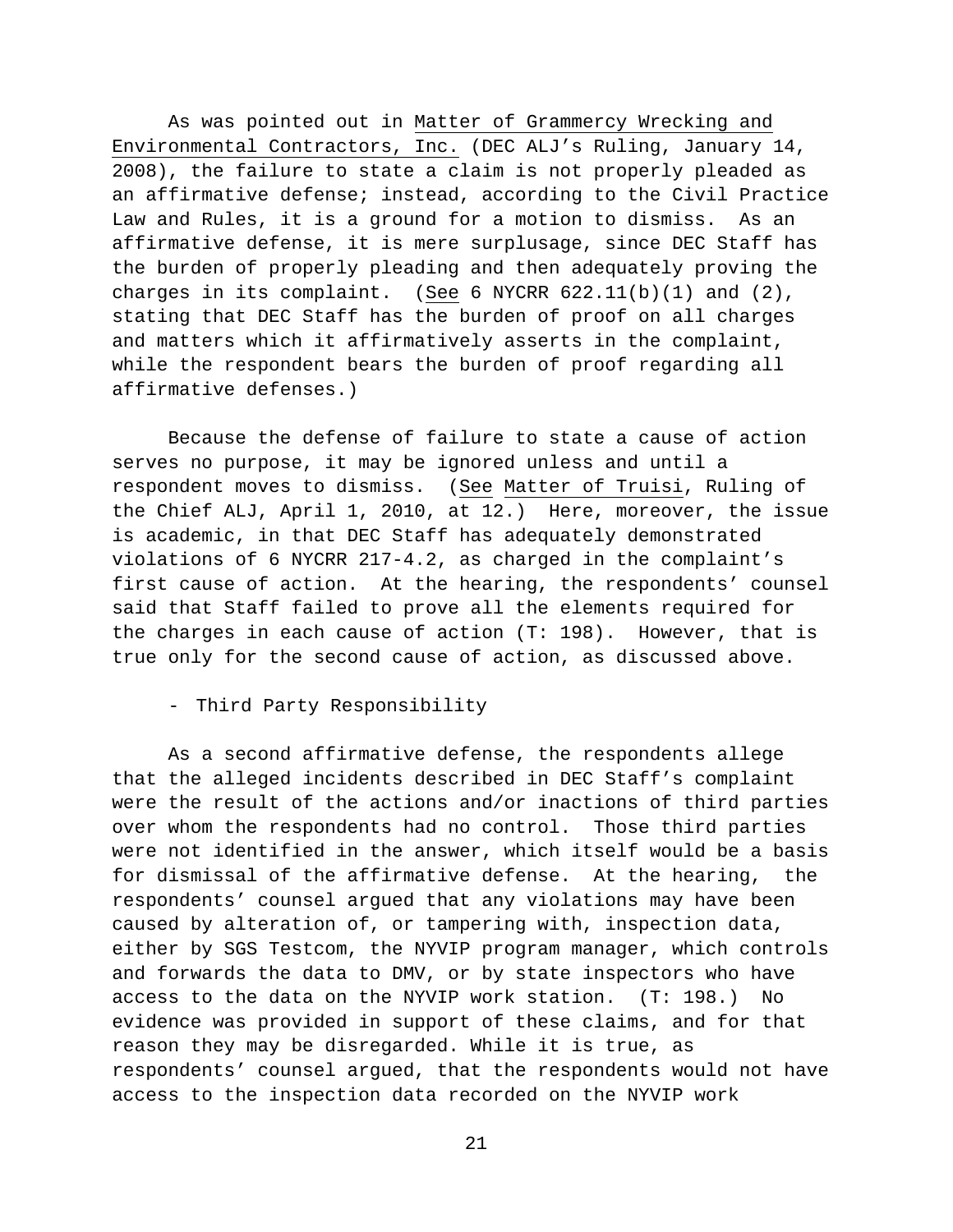station, they were in a position, as station licensee and certified inspectors, to control what data was entered there in the first place.

- Collateral Estoppel and Res Judicata

As a third affirmative defense, the respondents allege that DEC's action is barred by the doctrines of collateral estoppel and res judicata. Asked to explain this claim at the hearing, respondents' counsel related it to a DMV prosecution in which two of the respondents, Jerome Transmissions and Mr. Almonte, were found to have violated VTL Section  $303(e)(3)$  for using an unknown vehicle and/or an electronic device to produce passing results for exhaust emissions tests on 35 separate occasions between March 8 and April 22, 2010. According to the respondents' counsel, these violations arose from the same transactions or occurrences charged here (T: 199). In fact, as detailed in documentation contained in Exhibit No. 15, they arose from activities that occurred after January 18, 2010, the last inspection charged in DEC's complaint, and for that reason alone neither collateral estoppel nor res judicata apply with regard to them.

### Civil Penalties

In its complaint, DEC Staff proposed that the Commissioner assess a civil penalty of \$450,000 in this matter. Staff has not apportioned the penalty between the two causes of action, or among the respondents. According to DEC Staff, the respondents should be jointly and severally liable for the penalty's payment. (T: 16 – 17.)

Civil penalties are authorized pursuant to ECL 71-2103(1). At the times the violations in this matter occurred, that section stated that any person who violated any provision of ECL Article 19 (the Air Pollution Control Act) or any regulation promulgated pursuant thereto, such as 6 NYCRR 217-4.2, would be liable, in the case of a first violation, for a penalty not less than \$375 nor more than \$15,000 for said violation and an additional penalty not to exceed \$15,000 for each day during which such violation continued; as well as, in the case of a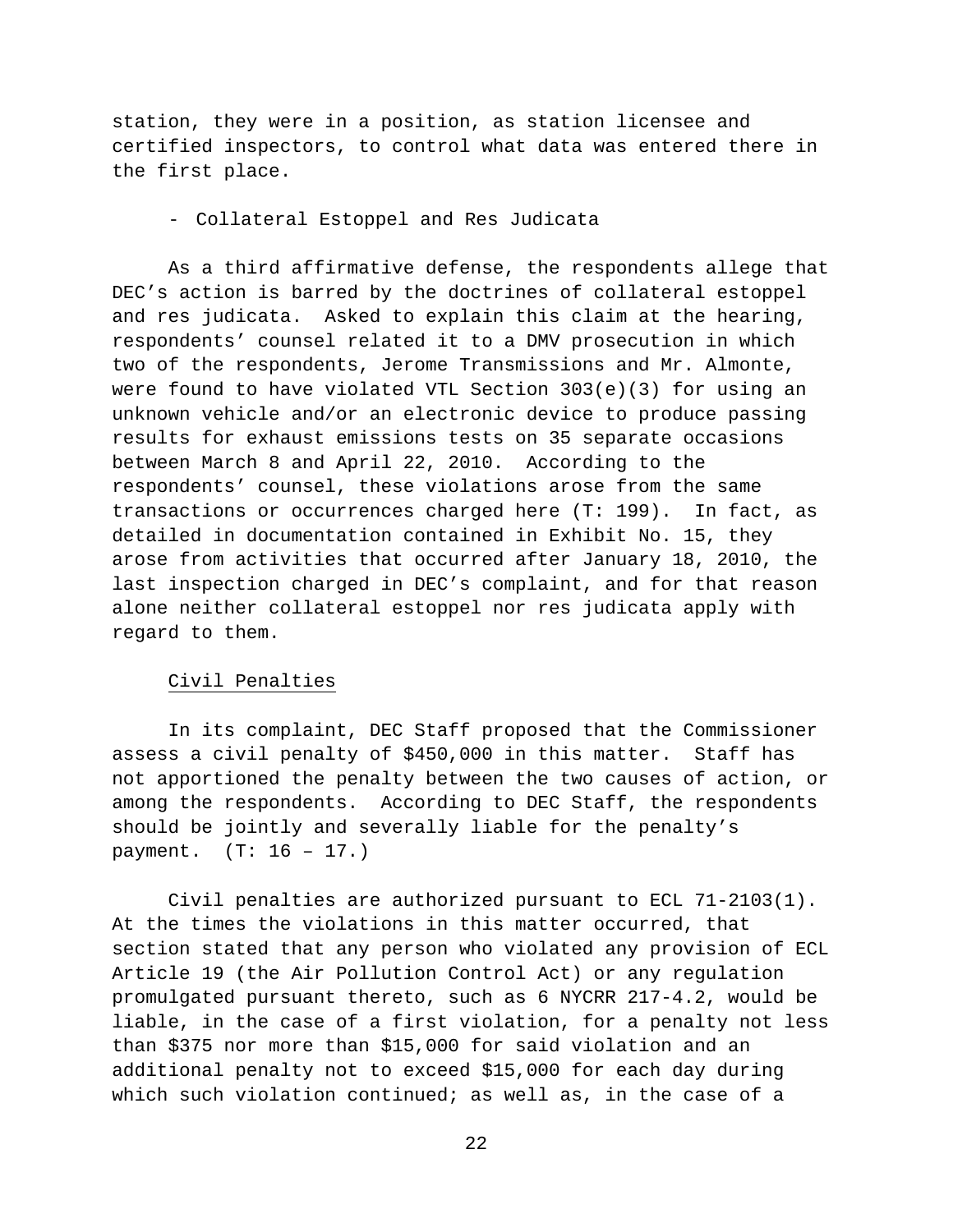second or any further violation, a penalty not to exceed \$22,500 for said violation and an additional penalty not to exceed \$22,500 for each day during which such violation continued.

DEC Staff contends that each illegal inspection constitutes a separate violation of DEC regulations, while the respondents argue that the inspections at issue constitute a course of conduct that, if liability is found, should be viewed as one continuous violation for the entire period referenced in the complaint, i.e., from October 31, 2008, to January 18, 2010, and, as such, subject to a maximum penalty of \$15,000, pursuant to ECL 71-2103(1), as effective when the violation occurred.

I agree with the position of DEC Staff. Each simulated inspection was a discrete event occurring at a specific time on a particular date, and, by itself, constituted operation of the emissions inspection station in a manner that did not comply with DEC procedure. While Exhibits No. 13 and 14 show clusters of simulated inspections, even they are broken up by inspections that do not reflect the simulator signature. Furthermore, within the period of violations, there are gaps of days and weeks where no simulated inspections are detected. (See, for example, the gap between November 3 and 22, 2008, as shown on Exhibit No. 13.) Under these circumstances, one cannot consider the violations to constitute a continuous course of conduct, or even conduct that continued consistently from day to day.

If, as I propose, each simulated inspection is deemed to be a separate violation of 6 NYCRR 217-4.2, the potential penalty under ECL 71-2103(1) is enormous, in the millions of dollars. However, according to DEC's civil penalty policy ("CPP", DEE-1, dated June 20, 1990), the computation of the maximum potential penalty for all provable violations is only the starting point of any penalty calculation (CPP Section IV.B); it merely sets the ceiling for any penalty that is ultimately assessed.

DEC is actually seeking \$500 per simulated inspection, using the civil penalty policy framework and formulating what it believes to be a consistent and fair approach to calculating civil penalties in this and the other 43 similar enforcement cases it is also pursuing. This equates to a total penalty of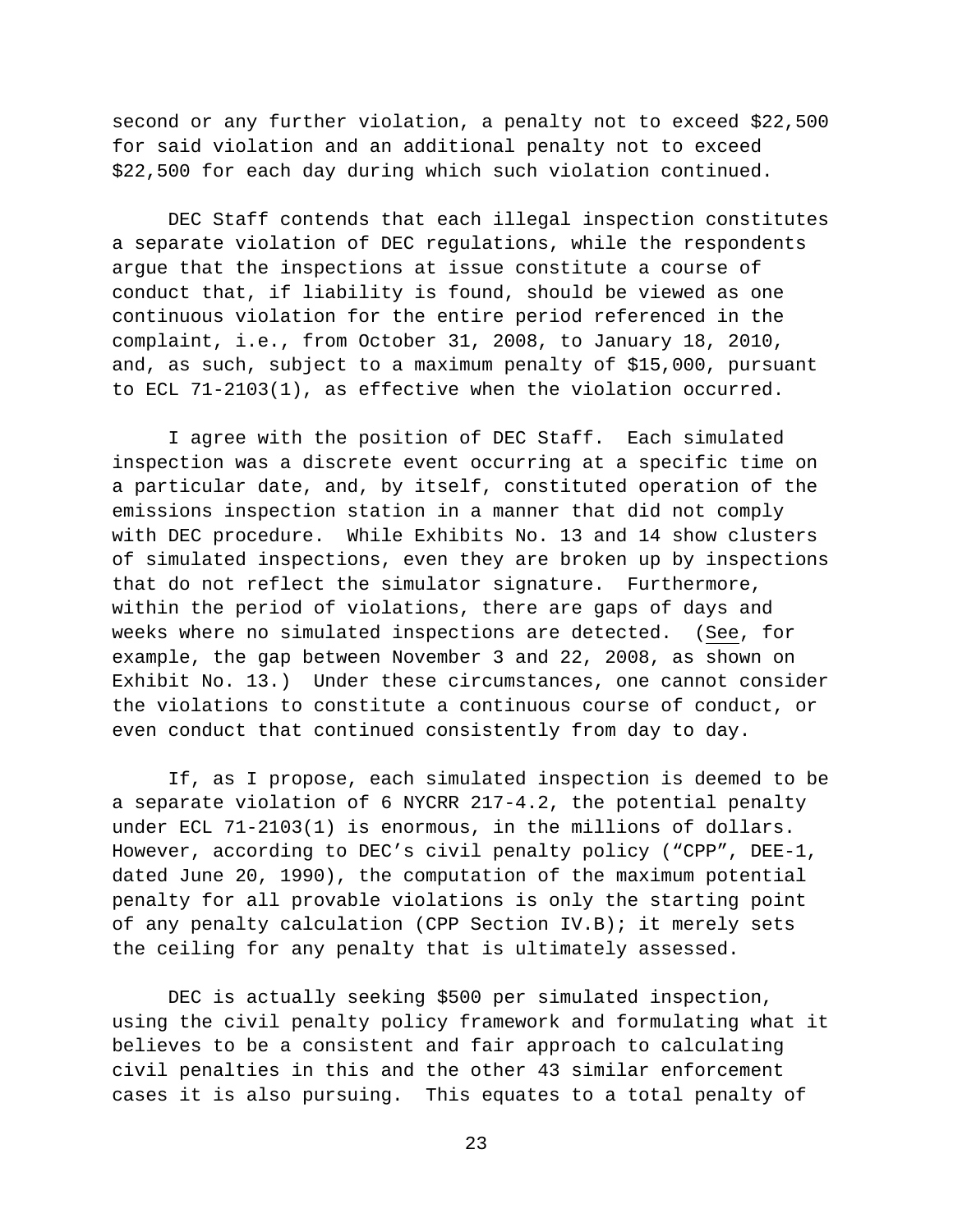\$450,000 (\$500 x 900) given the number of simulated inspections that the respondents performed.

Pursuant to DEC's penalty policy, an appropriate civil penalty is derived from a number of considerations, including economic benefit of noncompliance, the gravity of the violations, and the culpability of the respondents' conduct.

- Economic Benefit

DEC's penalty policy states that every effort should be made to calculate and recover the economic benefit of noncompliance. (CPP Section IV.C.1.) In this case, that economic benefit, if it does exist, is unknown. In its closing brief, DEC Staff acknowledges that while it has received several comments regarding the economic benefits received and competitive advantage gained by some of those conducting simulated inspections, it has presented no specific proof with regard to the economic benefit calculation for these respondents. For that matter, neither have the respondents provided any evidence to support their claim that they derived no economic benefit from the activities alleged by DEC Staff.

DEC Staff alleges in its closing brief that using a simulator made the inspection process easier and faster, allowing the respondents to service more customers and thereby increase their income potential. However, there was no evidence on this point; it was not demonstrated how use of a simulator expedites the inspection process, or, even if it does, that this moved more vehicles through the inspection process than would have been the case had all inspections been done according to proper procedure.

## - Gravity

According to the penalty policy, removal of the economic benefit of non-compliance merely evens the score between violators and those who comply; therefore, to be a deterrent, a penalty must include a gravity component, which reflects the seriousness of the violations. (CPP Section IV.D.1.) The policy states that a "preliminary gravity penalty component" is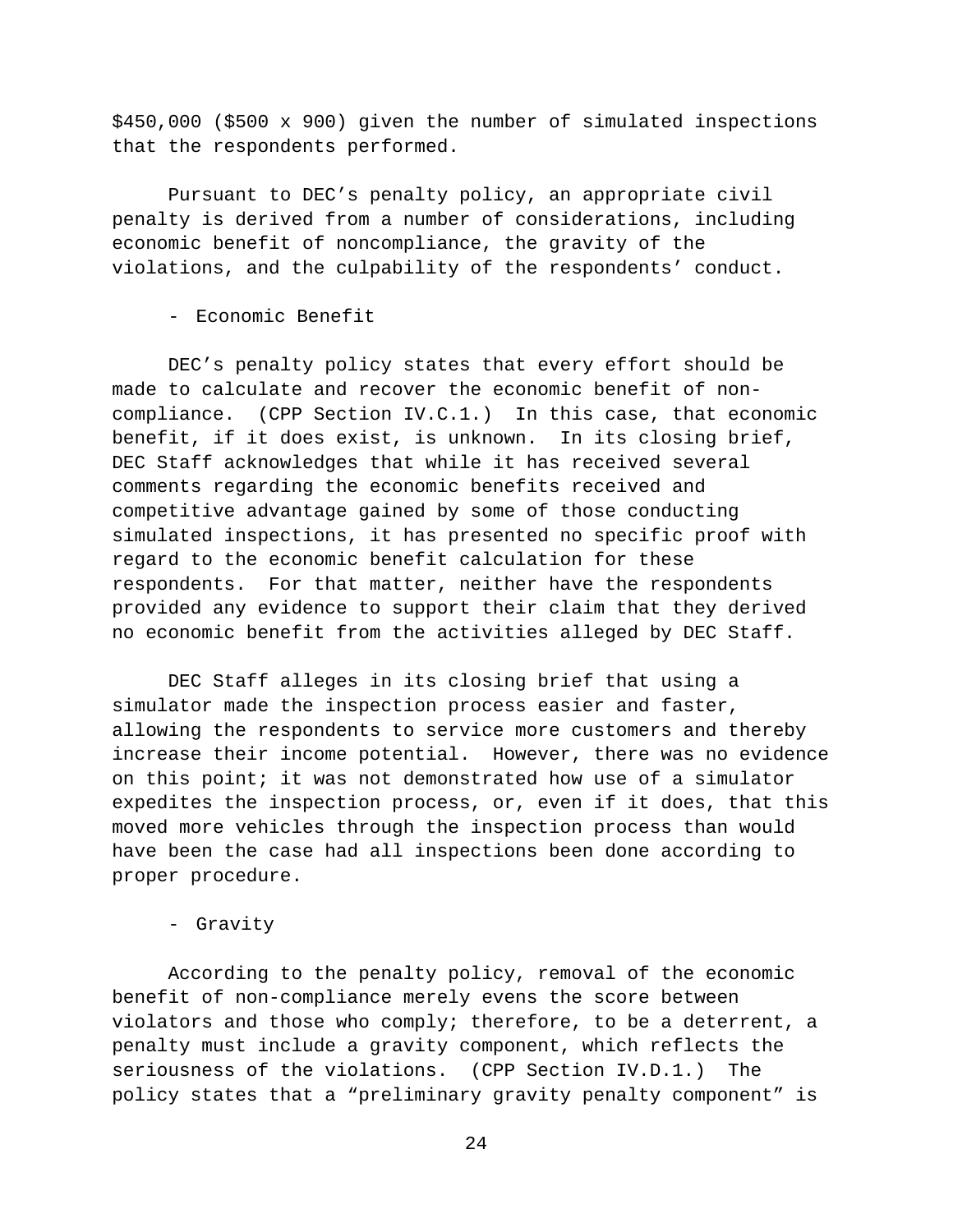developed through an analysis addressing the potential harm and actual damage caused by the violation, and the relative importance of the type of violation in the regulatory scheme. (CPP Section IV.D.2.)

As DEC Staff demonstrated, OBD II testing, as a NYVIP component, is very important both to a regulatory scheme implemented by DEC and DMV to protect the environment and public health, and to meeting the state's obligations under the federal Clean Air Act. Such testing is intended to assure that motor vehicles are properly maintained, to curb ozone pollution, which is a particular threat to the elderly, children, and people with respiratory problems. While one cannot determine the actual damage caused by the respondents' violations, there is a clear potential for harm when required OBD II testing is not actually performed, as this removes an opportunity to identify vehicles with malfunctioning emission control systems and ensure those systems are repaired. Furthermore, the simulation of OBD II tests undermines the regulatory scheme, which depends on proper testing to reduce pollution from motor vehicles.

- Penalty Adjustment Factors

According to the policy, the penalty derived from the gravity assessment may be adjusted in relation to factors including the culpability of the violator, the violator's cooperation in remedying the violation, any prior history of non-compliance, and the violator's ability to pay a penalty. (CPP Section IV.E.)

In this case, violator culpability (addressed at CPP Section IV.E.1) is an aggravating factor warranting a significant upward penalty adjustment. Due to the training they would have received, the inspectors would certainly have known that use of a simulator is not compliant with the procedures for a properly conducted OBD II inspection. In this sense, the simulated inspections may be considered intentional violations of the law.

According to the penalty policy, penalty mitigation may be appropriate where the cooperation of the violator is manifested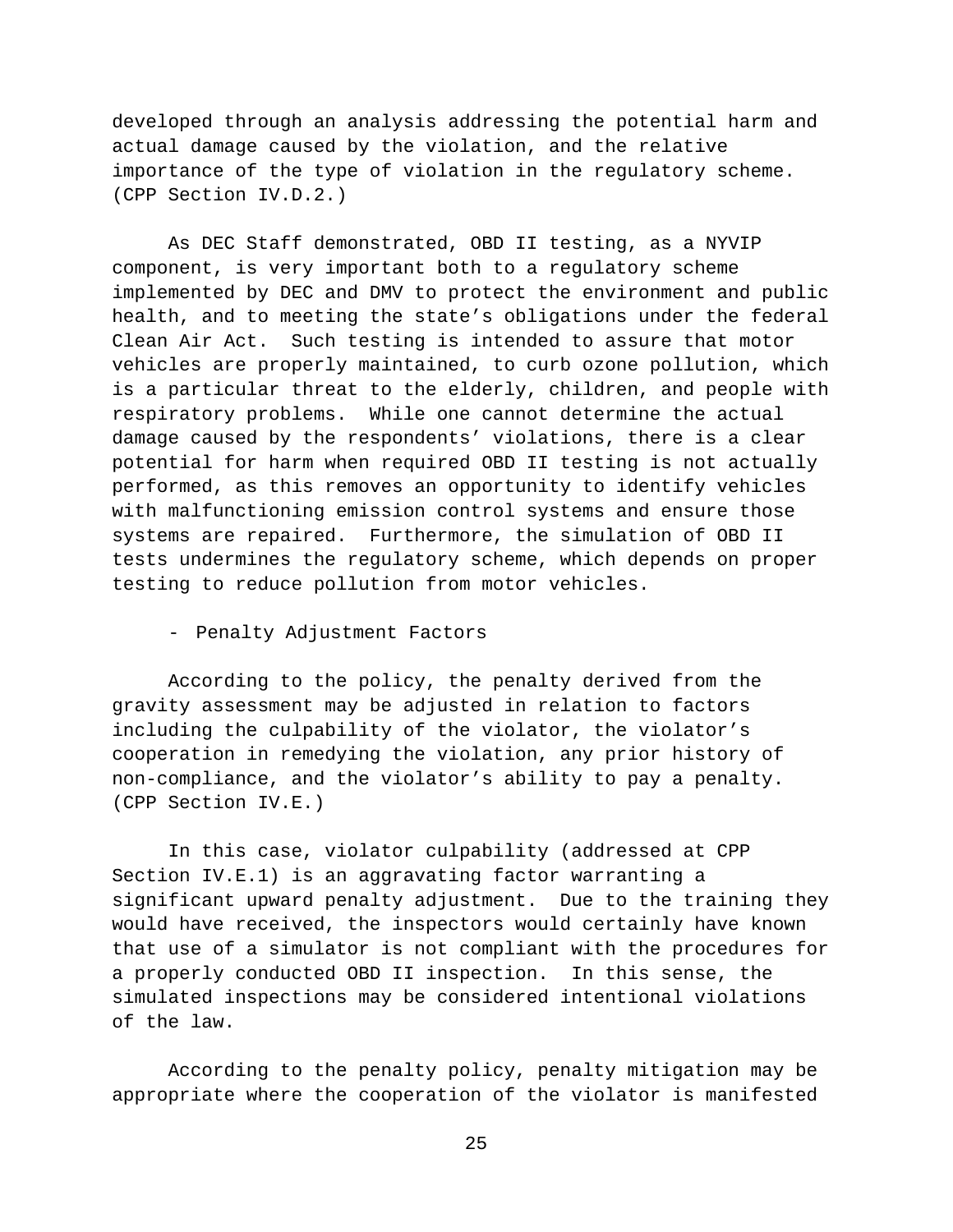by self-reporting, if such self-reporting was not otherwise required by law. (CPP Section IV.E.2.) Here, no such mitigation is appropriate, as the violations were unearthed by DEC investigation, not by disclosure by any of the respondents themselves.

The penalty policy states that the regulated community must not regard violation of environmental requirements as a way of aiding a financially troubled business, nor should the regulated community expect that smaller penalties will necessarily be imposed on smaller businesses or individuals. Rather, the policy states that in some circumstances, DEC may consider the ability of a violator to pay a penalty in arriving at the method or structure for payment of final penalties. (CPP Section  $IV.E.4.$ )

In their closing brief, the respondents argue that as a small, closely held, private business in the Bronx, Jerome Transmissions is far from a corporation with deep pockets, and that it has struggled to survive in a bad economy, with significant competition in the same geographical area. While I have no reason to doubt this characterization, there is no actual evidence that Jerome Transmissions or Mr. Almonte, who performed all but 38 of the simulated inspections, cannot afford to pay the substantial penalties that their conduct warrants.

In their closing brief, the respondents also argue that they were essentially forced into this hearing because they could not afford to enter into a consent order under which DEC Staff was seeking \$375 for each alleged violation. Appropriately so, Staff's settlement offer is not part of the record, but even if the respondents are characterizing it correctly, there is nothing unusual or improper about DEC seeking a higher penalty than it would accept in settlement. As the penalty policy indicates, because respondents must be given effective incentives to enter into voluntary settlement of their disputes with DEC, penalty amounts in adjudicated cases must, on average and consistent with consideration of fairness, be significantly higher than the penalty amounts that DEC accepts in orders which are entered into voluntarily by respondents. Contrary to the respondents' assertion, this variation in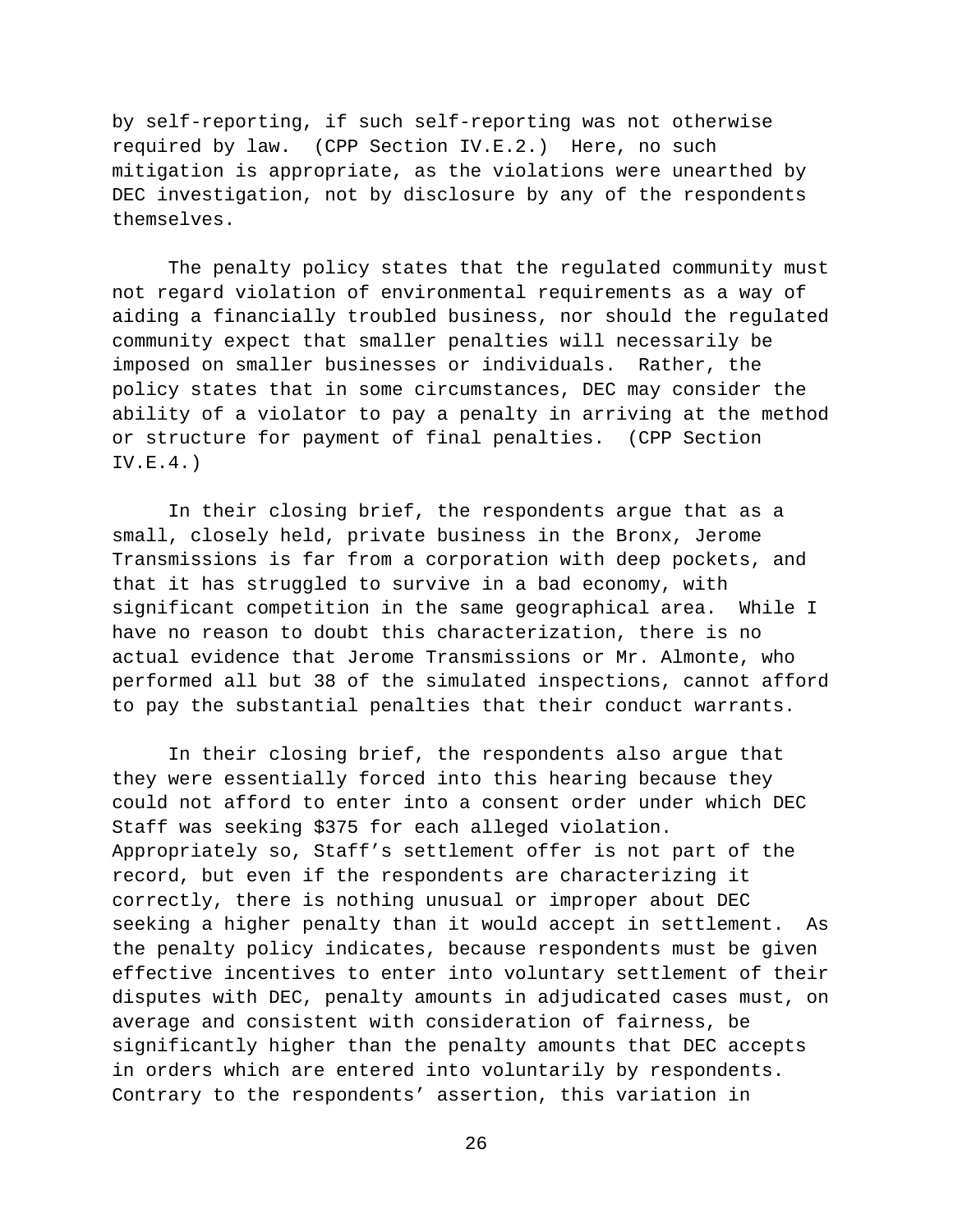penalty amounts does not penalize respondents for choosing to go to a hearing; it is a benefit and incentive offered to those who settle. (CPP Section II.)

The respondents suggest that by delaying bringing charges in this matter, DEC Staff was attempting to run up the number of alleged violations and the penalties it could seek for them. However, I find that Staff's enforcement action was launched in a timely manner, once Staff identified the simulator signature and traced it to Jerome Transmissions. Consistent with Section 301(1) of the State Administrative Procedure Act, the respondents have been afforded an opportunity for a hearing within a reasonable time, and have not demonstrated that the passage of time has prejudiced their ability to defend against Staff's charges.

The respondents also point out that as a result of DMV's prosecution (referred to above in relation to their affirmative defenses of collateral estoppel and res judicata), the inspection station license of Jerome Transmissions and Mr. Almonte's certified inspector license were revoked effective November 1, 2010, as noted in the DMV documentation received as Exhibit No. 15. According to their closing brief, these license revocations have severely hampered the respondents' ability to make a living, and, with no income coming in, it is virtually impossible for the respondents to pay any monies out, never mind the penalties sought in this matter. However, no evidence has been provided about the respondents' income or assets, so I cannot verify whether the respondents are able to pay the penalties I recommend in this report. In the DMV matter, Jerome Transmissions and Mr. Almonte were each assessed penalties of \$12,250, to be paid by December 2, 2010. However, as of January 12, 2012, the date of the hearing in this matter, their counsel said she did not think those penalties had been paid. (T: 189 – 190.)

At the hearing, the respondents' counsel said that Jerome Transmissions and Mr. Almonte never appealed the revocations of their licenses, and that the licenses had been turned in to DMV. (T: 182.) The license revocations mean that these respondents cannot legally participate in the inspection process, which, by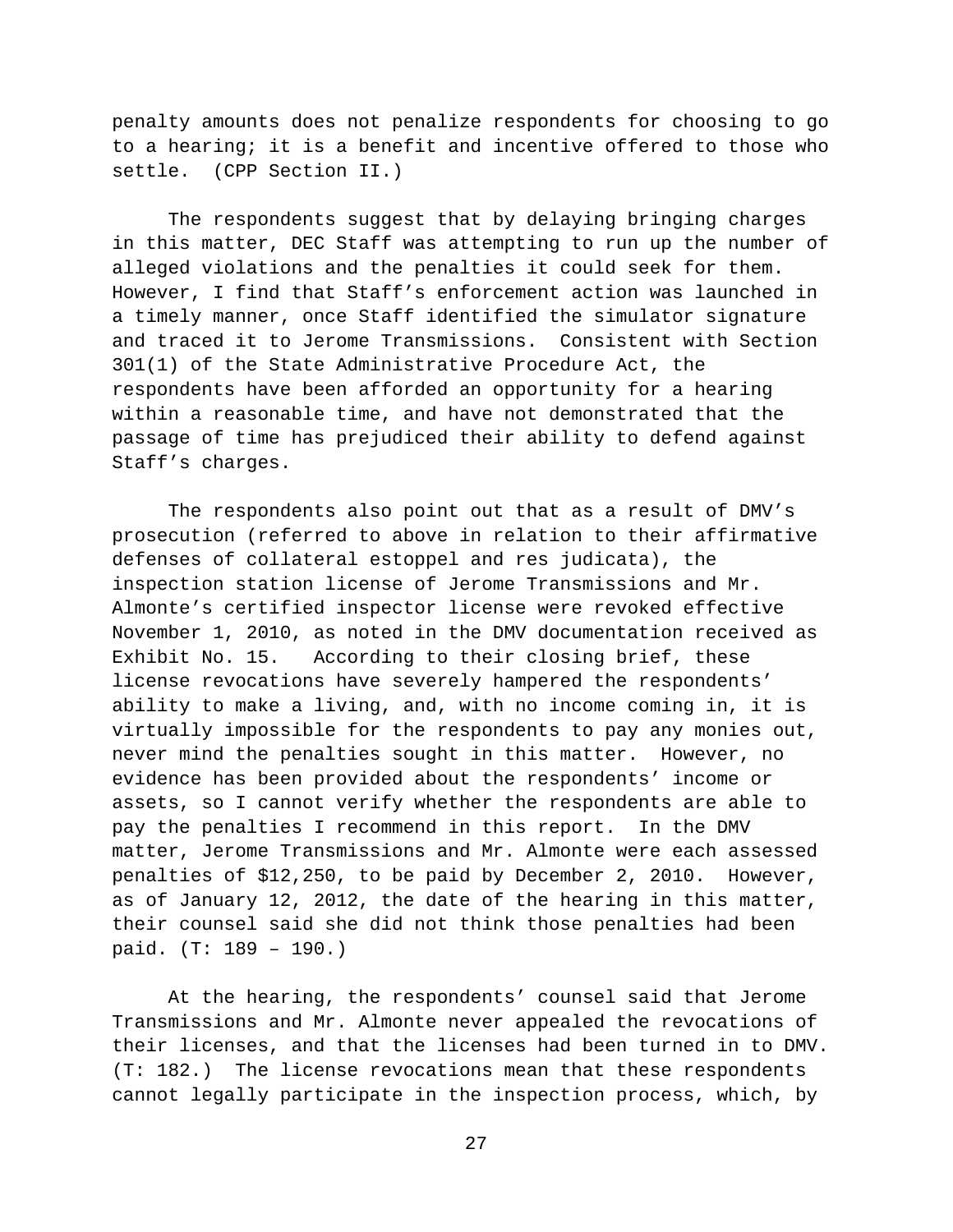itself, helps ensure against future violations of the type charged by DEC. However, because the revocations were not related to the violations charged in this matter, I find they should not affect the monetary penalties DEC assesses for those violations.

In a post-hearing e-mail dated January 25, 2012, respondents' counsel provided a letter, dated January 19, 2012, from the accountant for Jerome Transmissions. That letter indicated that Jerome Transmissions ceased operations in August 2011 and was in the process of dissolution. According to the email, an outstanding tax matter prevented the corporation from being officially dissolved, but it was closed for all intents and purposes otherwise. According to my own check of the database maintained by the Division of Corporations of the New York State Department of State, Jerome Transmissions remained an active corporation as of July 2012, when this hearing report was completed.

Finally, the respondents argue in their closing brief that in the absence of evidence showing a prior history of violations of laws or regulations enforced by DEC, their "clean record" should be taken into account as a mitigating factor for any penalties that are assessed here. In fact, DEC's civil penalty policy says that a history of violations subsequent to environmental enforcement actions is usually evidence that the violator has not been deterred by the previous enforcement response, and that unless violations are caused by factors entirely out of the violator's control, the penalties on the subsequent enforcement actions should be more severe. In other words, a prior history of non-compliance warrants an upward penalty adjustment, but absence of such a history does not warrant a downward penalty adjustment.

While I find that it should not affect the penalties assessed in this case, the Commissioner should be aware that Mr. Almonte, Mr. Ramos and Mr. Bermudez are also charged in a separate enforcement action (DEC Case No. CO2-20100615-26) alleging use of a simulator on 3,532 occasions at Jerome Muffler Corp., an official emission inspection station at 1572 Jerome Avenue in the Bronx, apparently next door to Jerome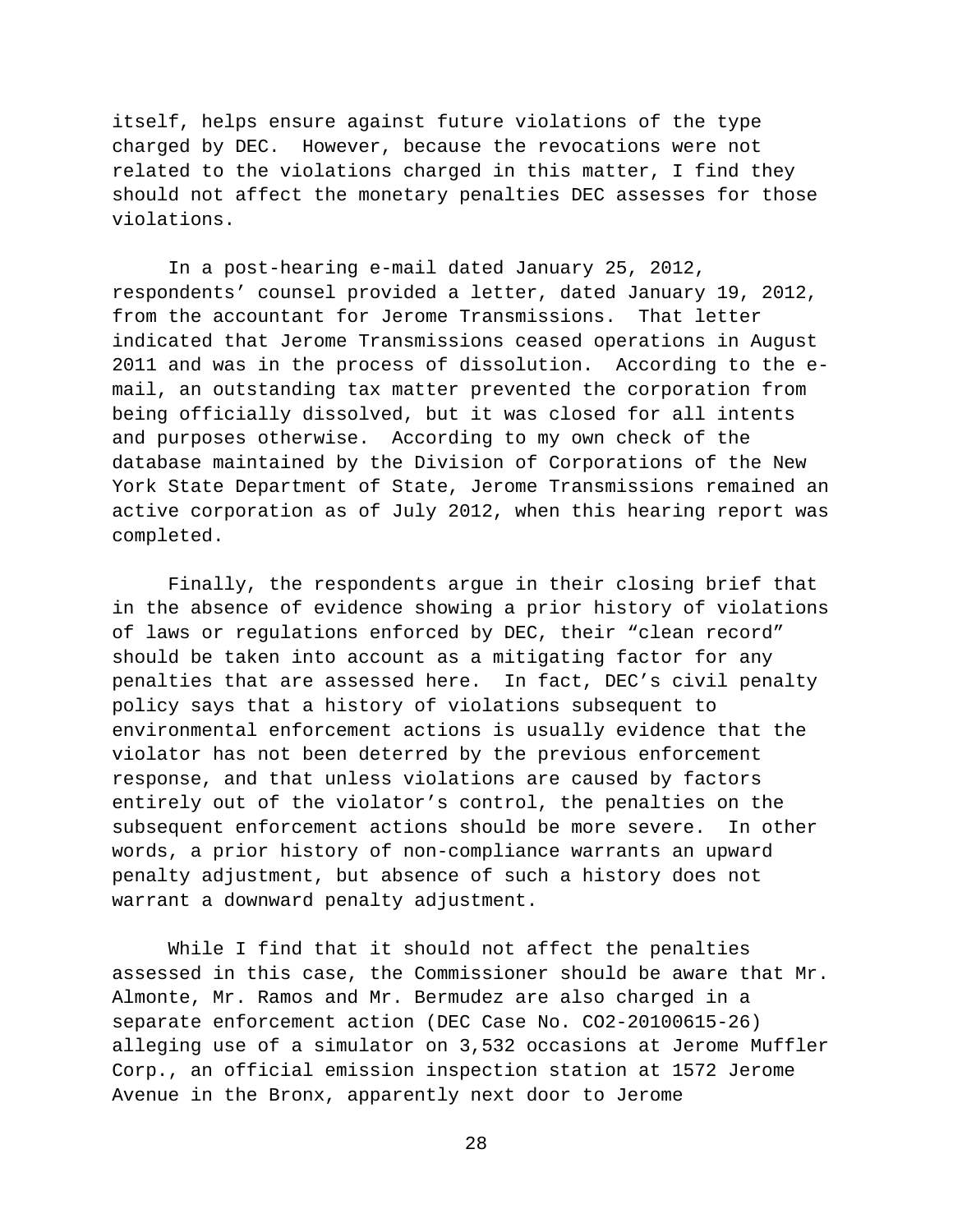Transmissions. These alleged violations, also of 6 NYCRR 217- 4.2, are alleged to have occurred over a period from November 3, 2008 to February 17, 2010, approximately the same period as those charged in this matter. On January 31, 2012, I conducted a hearing on the charges against Mr. Ramos, Mr. Almonte, and Mr. Bermudez, in relation to the alleged activity at Jerome Muffler, and those charges will be the subject of a separate hearing report.

According to DEC Staff, to the extent it is demonstrated that these individuals were conducting simulated inspections at two facilities adjacent to each other during the same period of time, it confirms that they were fully aware of their decision to violate the law, which warrants an upward penalty adjustment. While I agree that the respondents must have known that simulated inspections are illegal, I find that such knowledge would be conveyed by their training in proper inspection procedure. The fact that the inspectors were charged in another matter for essentially the same conduct is not relevant to my determinations here concerning culpability or penalty. Each case was heard separately, and should be decided on its own record, based on the facts and arguments presented. Because the violations alleged in relation to Jerome Muffler were contemporaneous with those alleged at Jerome Transmissions, they also do not represent a history of prior misconduct.

- Penalty Recommendation

As noted above, DEC Staff requests a total civil penalty of \$450,000, as derived from a formula that assesses \$500 for each of the 900 simulated inspections. In its closing brief, DEC Staff says that this approach to penalty assessment is reasonable, justified and consistent with the approach being taken in the other similar cases it is pursuing. Furthermore, DEC Staff says that, under the penalty policy and considering the nature of the evidence presented in this matter, its penalty recommendation is well within the prescribed penalty range, uncontroverted by any evidence from the respondents, and must be presumed to be warranted.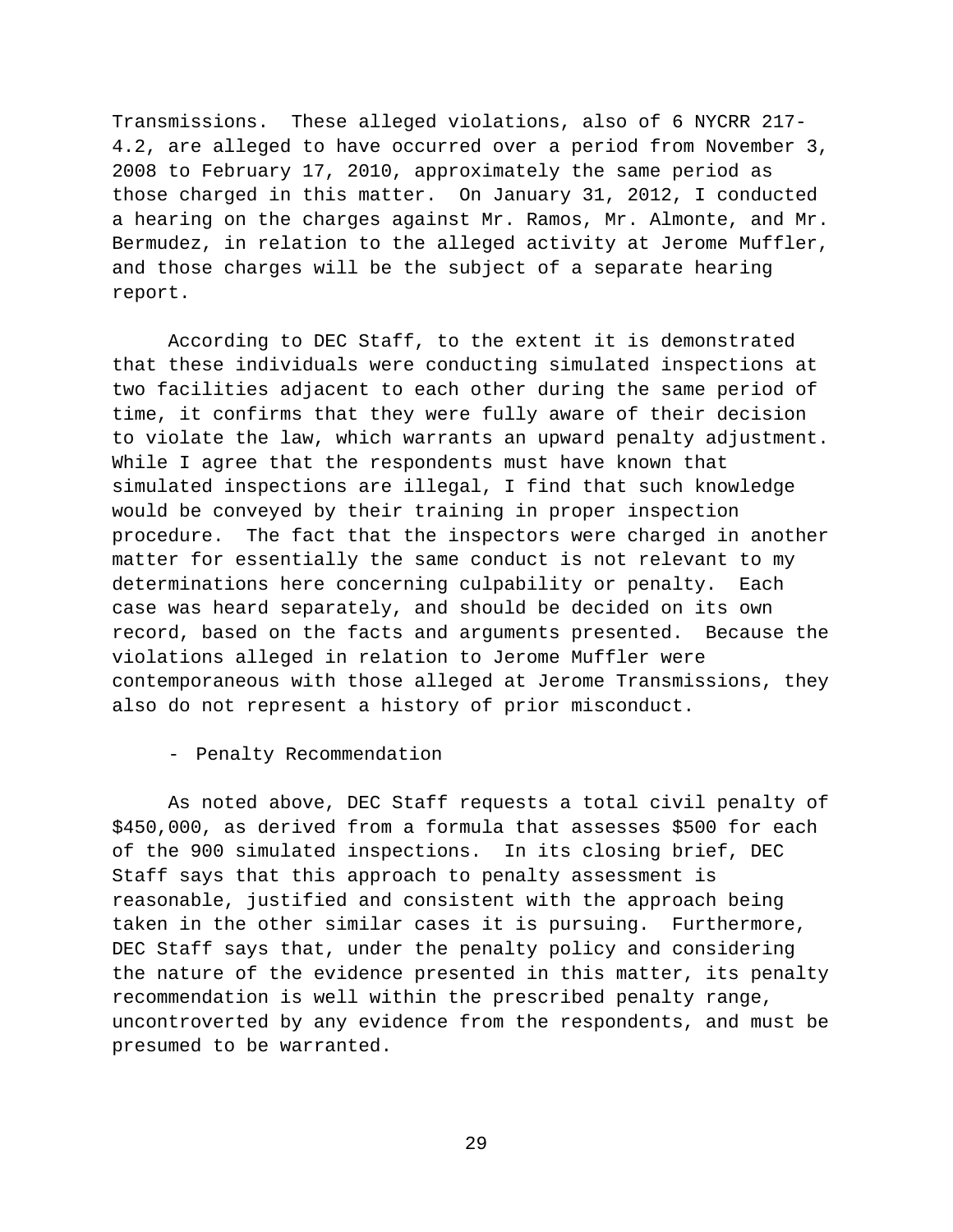Actually, the penalty policy states (at Section IV.A) that if the violations are proven, "it should be presumed that a penalty is warranted" unless the respondents document compelling circumstances to the contrary (emphasis added). In other words, the policy does not provide a presumption in favor of the penalty that Staff is requesting, only a presumption in favor of some penalty.

While the large number of simulated inspections justifies substantial penalties in this matter, I find that DEC Staff's proposed penalty is excessive and that no factual basis has been provided for assessing a penalty amounting to \$500 per simulated inspection.

I also find that separate penalties against each respondent should be assessed, noting that, in prior cases, the Commissioner has apportioned responsibility equally between the inspection station and the inspectors. By DMV regulation, the station licensee is responsible for all the inspection activities conducted at the station; however, each inspector is liable only for the inspections that he or she performs, and should not be vicariously responsible for penalties resulting from another inspector's conduct.

My recommendation is that, for the 900 separate violations of 6 NYCRR 217-4.2, Jerome Transmissions should be assessed a civil penalty of \$80,000. Because he committed 862 of the violations, Mr. Almonte should be assessed a civil penalty of \$76,700. Also, for his 27 violations, Mr. Ramos should be assessed a civil penalty of \$2,300. Finally, for his 11 violations, Mr. Bermudez should be assessed a civil penalty of \$1,000.

On a per violation basis, these penalties are consistent with those assessed by the Commissioner in prior matters involving similar sets of facts. Even combined, they are considerably less than the \$450,000 requested by DEC Staff; however, Staff's penalty formulation of \$500 per simulated inspection has not been adopted by me or the Commissioner in prior matters that have already been decided.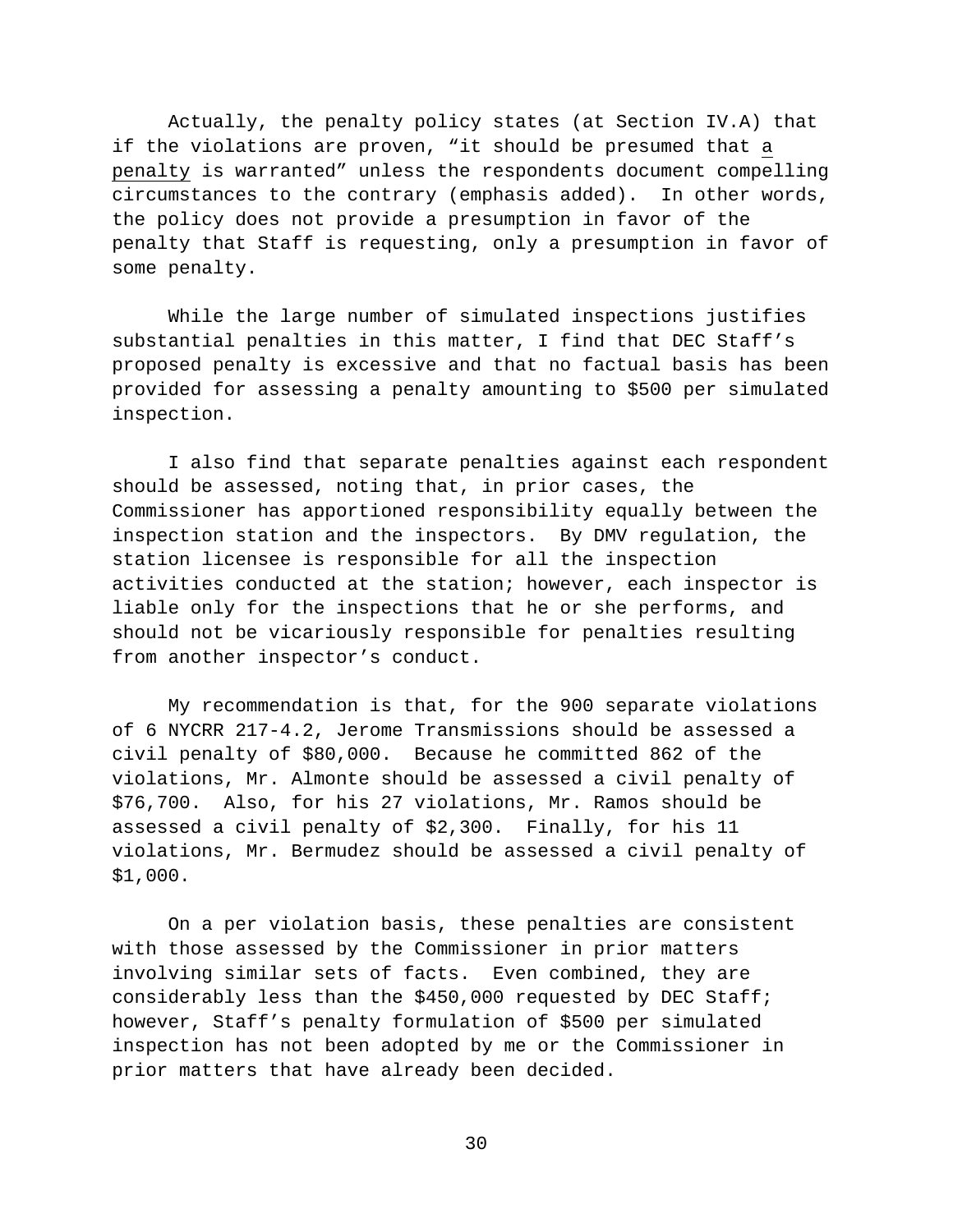To account for the penalty framework in ECL 71-2103(1), the penalty apportioned to the first violation committed by each respondent should be \$375, with lesser penalties for each of the subsequent violations. The penalties are intended to punish the respondents' conduct and deter others from the same type of illegal activity.

## **CONCLUSIONS**

1. Between October 31, 2008, and January 18, 2010, respondent Jerome Transmissions, an official emissions inspection station, used a simulator to perform OBD II inspections on 900 separate occasions. These simulated inspections were performed by respondents Felipe Almonte, Jerry A. Ramos and Carols E. Bermudez, certified motor vehicle inspectors employed at Jerome Transmissions.

2. The use of a simulator was in violation of 6 NYCRR 217- 4.2, which prohibits the operation of an official emissions inspection station using equipment and/or procedures that are not in compliance with DEC procedures and/or standards.

#### **RECOMMENDATIONS**

1. For the first cause of action, involving alleged violations of 6 NYCRR 217-4.2, respondent Jerome Transmissions Corp. should be assessed a civil penalty of \$80,000, respondent Felipe Almonte should be assessed a civil penalty of \$76,700, respondent Jerry A. Ramos should be assessed a civil penalty of \$2,300, and respondent Carlos E. Bermudez should be assessed a civil penalty of \$1,000, all penalties to be paid within 30 days of service of the Commissioner's order. For each respondent, this allows for a civil penalty of \$375 for the first violation, and a lesser penalty for each subsequent violation.

2. The second cause of action, which alleges violations of 6 NYCRR 217-1.4, should be dismissed.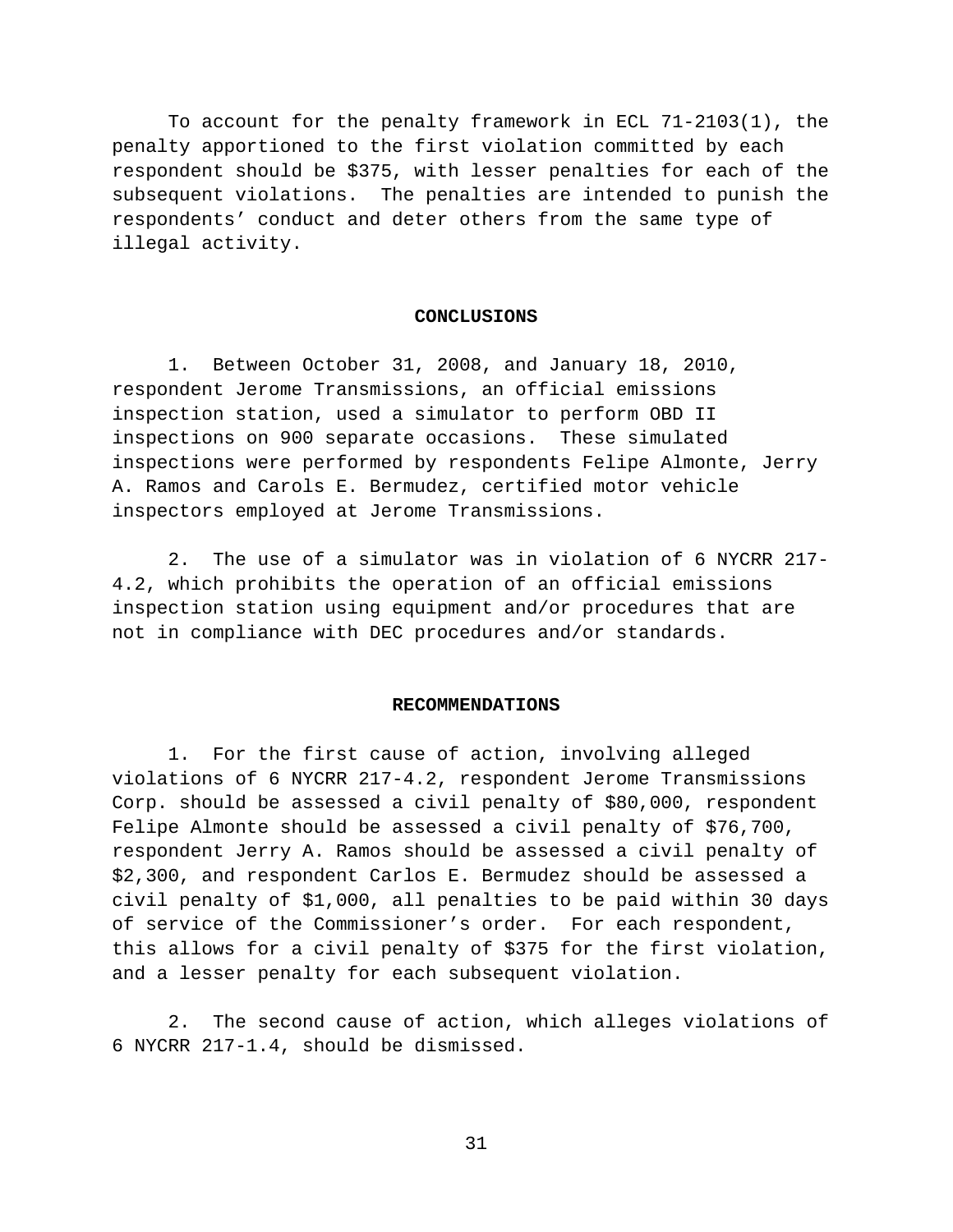3. To reflect the information on file with DMV and the New York State Department of State, the caption in this matter should be corrected by substituting "Jerome Transmissions Corp." for "Jerome Transmission Corp."